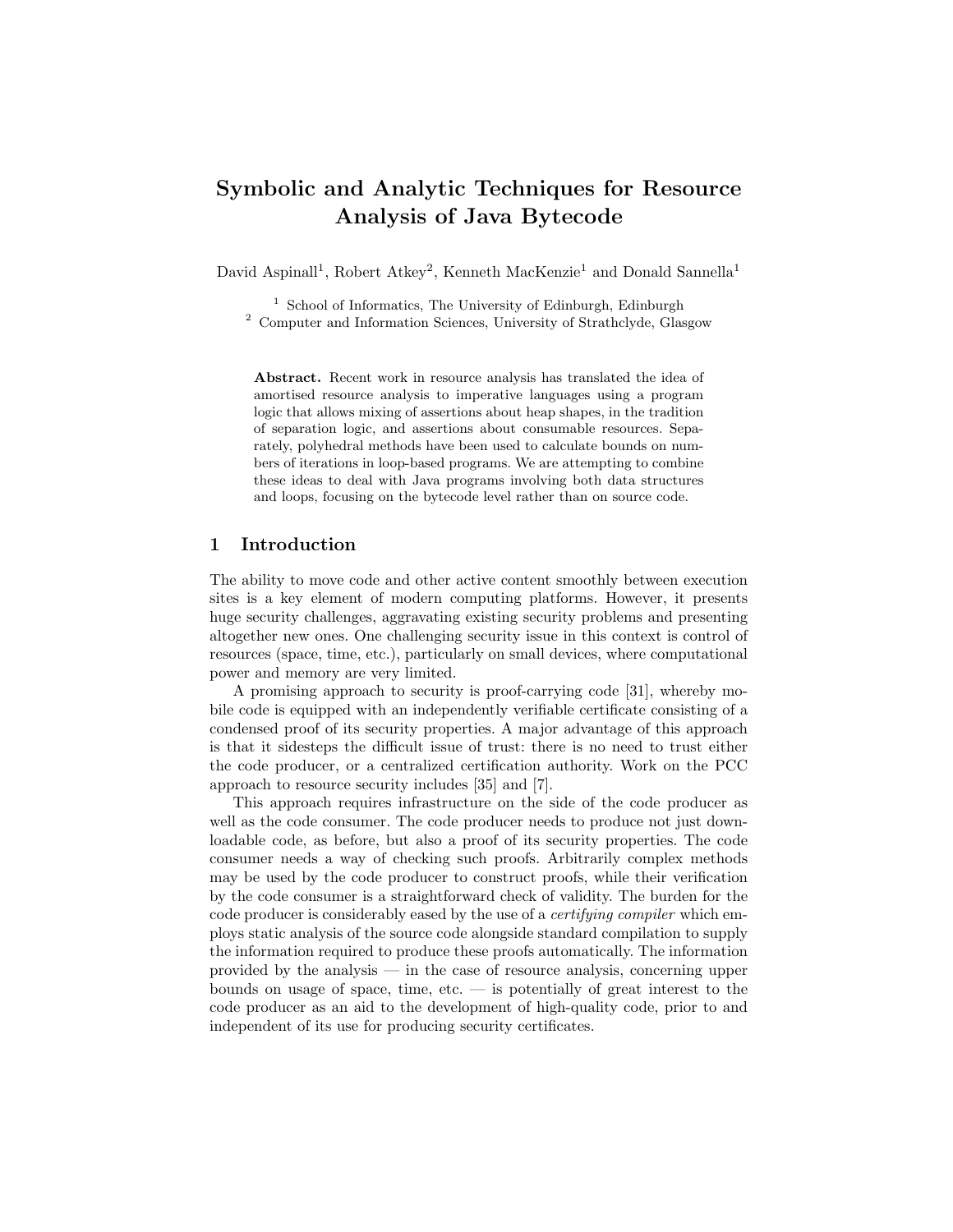Recent developments in static analysis methods now makes it feasible to consider an alternative but related approach to security. Instead of requiring the code producer to supply a proof, whether via static analysis of source code or by other means, one can perform an analogous analysis directly on the downloadable bytecode to determine its properties. This could be done by the code consumer on receipt of downloadable code, dispensing with the need for a proof. Alternatively, the code producer could perform the analysis and use the result to produce a proof certificate. An interesting third alternative is that an intermediary, for example a software distributor, could perform such an analysis on uncertified bytecode, transforming it to proof-carrying code. The fact that the original source code is not required is essential to making this feasible in commercial practice.

Here we consider two quite different approaches to the analysis of resource consumption of Java bytecode. The first, in §2, translates the idea of amortised resource analysis to imperative languages to enable automated resource analysis of programs that iterate through data structures. The second, in §3, uses polyhedral methods to calculate resource bounds of iterative procedures controlled by numerical quantities. In §4 we briefly describe some ideas for future work and plans for integrating the two kinds of analysis to deal with Java programs involving both data structures and loops.

## 2 Amortised Resource Analysis

Amortised resource analysis is a technique for specifying and verifying resource bounds of programs by exploiting the tight link between the structure of the data that programs manipulate and the resources they consume. For instance, a program that iterates through a list doing something for every element can either be thought of as requiring n resources, where  $n$  is the length of list, or as requiring 1 resource for every element of the list, where we never know the global length property of the list. Taking the latter view can simplify both the specification and the verification of programs' resource usage.

This work conceptually builds on the work of Tarjan and Sleator on amortised complexity analysis [36], where "credits" and "debits" may be virtually stored within data structures and used to pay for expensive operations. By storing up credit for future operations in a data structure, we amortise the cost of operations on the data structure over time. Hofmann and Jost [21] applied this technique to first-order functional programs to yield an automated resource analysis. Atkey [3] has recently adapted this work to integrate with Separation Logic [22, 34] to extend the automated technique to pointer-manipulating imperative programs. In this section we give an overview of Atkey's work and describe some examples.

#### 2.1 Integrating the Banker's Method and Separation Logic

Separation Logic is built upon a notion of resources and their separation. The assertion  $A * B$  holds for a resource if it can be split into two resources that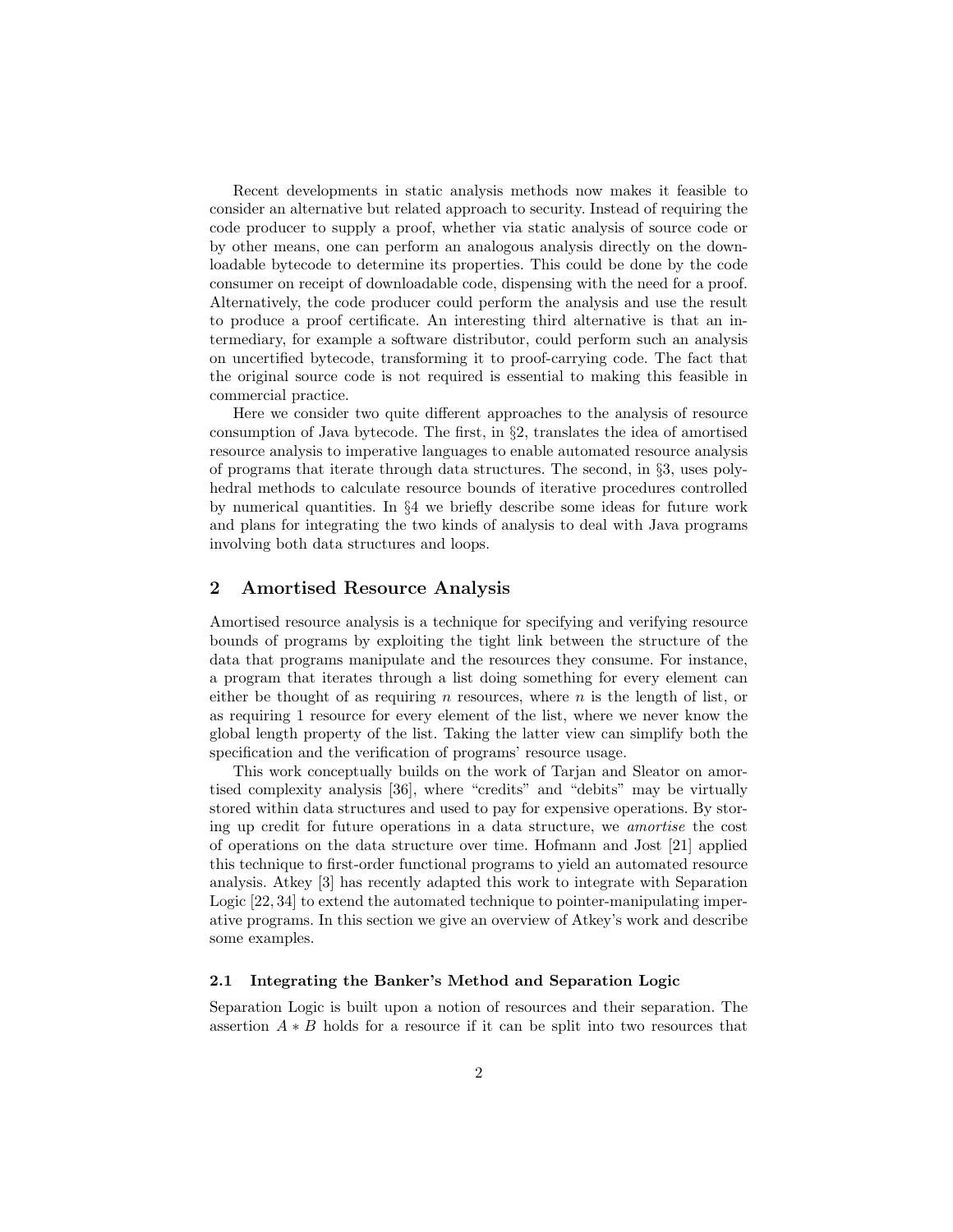make A true and B true respectively. Resource separation enables local reasoning about mutation of resources; if the program mutates the resource associated with A, then we know that  $B$  is still true on its separate resource.

For the purposes of complexity analysis, we want to consider resource consumption as well as resource mutation, e.g. the consumption of time as a program executes. To see how Separation Logic-style reasoning about resources helps in this case, consider the standard inductively defined list predicate from Separation Logic, augmented with an additional proposition  $R$  denoting the presence of a consumable resource for every element of the list:

$$
\begin{array}{lll} \text{list}_{\mathsf{R}}(x) \equiv & x = \text{null} \land \text{emp} \\ & \lor \exists y, z. \ [x \stackrel{\text{data}}{\mapsto} y] * [x \stackrel{\text{next}}{\mapsto} z] * R * \text{list}_{\mathsf{R}}(z) \end{array}
$$

See Atkey [3] for a complete description of the assertion logic. We can represent a heap  $H$  and a consumable resource  $r$  that satisfy this predicate graphically:



So we have  $r, H \models \text{list}_{R}(x)$ , assuming x points to the head of the list. Here  $r = R \cdot R \cdot R -$  we assume that consumable resources form a commutative monoid—and  $r$  represents the resource that is available for the program to use in the future. We can split  $H$  and  $r$  to separate out the head of the list with its associated resource:



This heap and resource satisfy  $r_1 \cdot r_2$ ,  $H_1 \uplus H_2 \models [x \stackrel{\text{data}}{\mapsto} a] * [x \stackrel{\text{next}}{\mapsto} y] * R * \mathsf{list}_{R}(y)$ , where  $H_1 \oplus H_2 = H$ ,  $r_1 \cdot r_2 = r$  and we assume that y points to the b element. Now that we have separated out the head of the list and its associated consumable resource, we are free to mutate the heap  $H_1$  and consume the resource  $r_1$  without affecting the tail of the list, so the program can move to a state:



where the head of the list has been mutated to A and the associated resource has been consumed; we do not need to do anything special to reason that the tail of the list and its associated consumable resource are unaffected.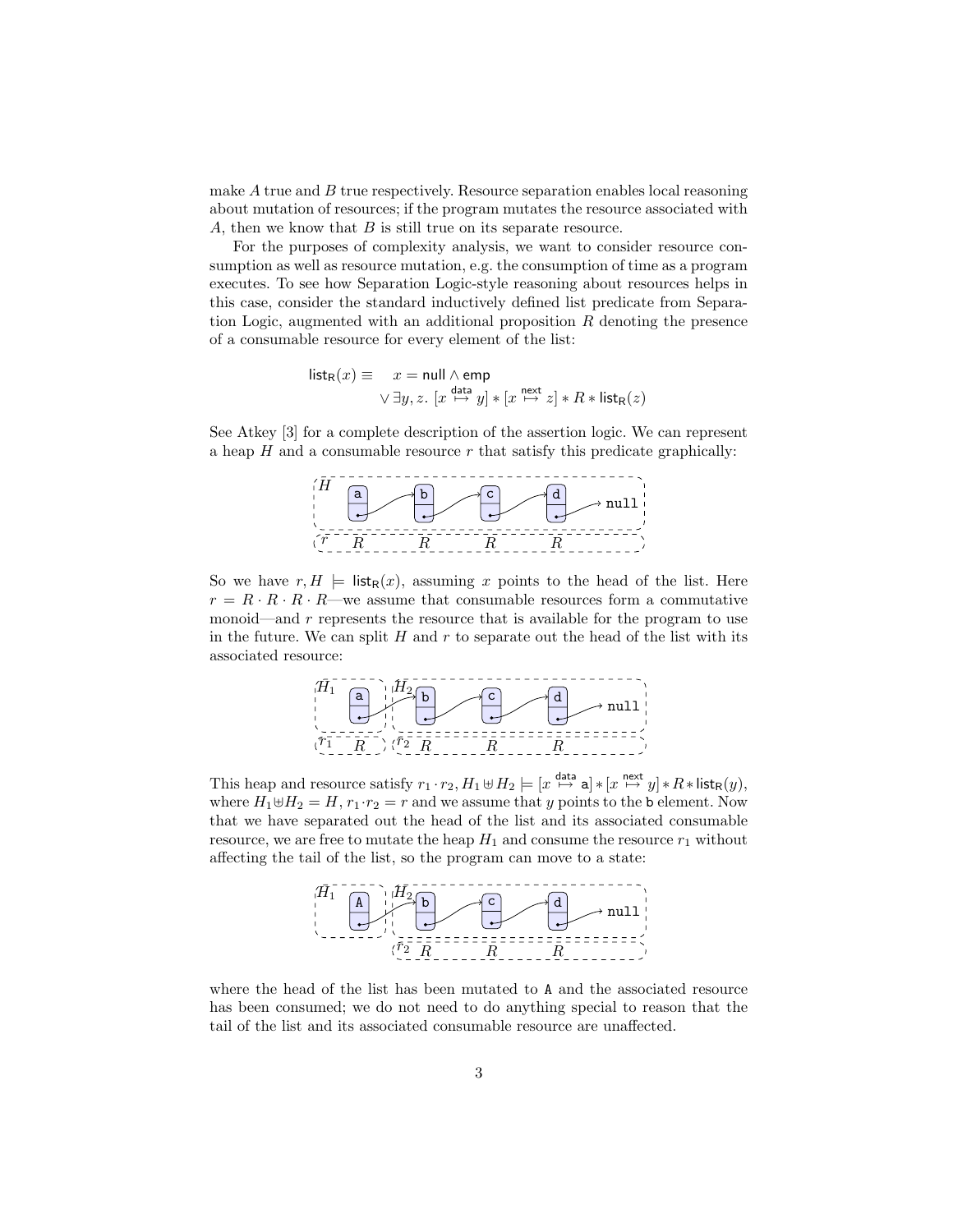The combined assertion about heap and consumable resource describes the current shape and contents of the heap and also the available resource that the program may consume in the future. By ensuring that, for every state in the program's execution, the resource consumed plus the resource available for consumption in the future is less than or equal to a predefined bound, we can ensure that the entire execution is resource bounded.

Intermixing resource assertions with Separation Logic assertions about the shapes of data structures, as we have done with the resource-carrying  $\mathsf{list}_R$  predicate above, allow us to specify amounts of resource that depend on the shape of data structures in memory. By the definition of  $list_R$ , we know that the amount of resource available to the program is proportional to the length of the list, without having to do any arithmetic reasoning about lengths of lists. The association of resources with parts of a data structure is exactly the banker's approach to amortised complexity analysis proposed by Tarjan [36].

In the exposition above we have used a list predicate  $\mathsf{list}_R(x)$  that describes a list on the heap with a fixed number of resources per element. Using this predicate only allows the specification of resource usage that is linear in the lengths of lists. Recent work by Hoffmann and Hofmann [20] on amortised resource analysis for polynomial bounds lifts this restriction. Preliminary experiments with combining the two techniques have been promising.

#### 2.2 Implementation

The combination of Separation Logic and amortised resource analysis has been implemented in two stages. We have formalised and mechanically checked a proof of soundness for the combined program logic for a simplified subset of Java bytecode in Coq with a shallowly embedded assertion logic. On top of this we have implemented a Coq-verified verification condition generator for a deeply embedded assertion logic and extracted this to OCaml. In OCaml we have implemented a proof search procedure that solves verification conditions using a similar technique to other automated verification tools for Separation Logic [11]. See Atkey [3] for more details. In our proof search implementation, we can leave resource annotations, e.g. the resource associated with each element of a list, as variables to be filled in by a linear program solver. Our tool requires annotation of programs with loop invariants, but can infer the resource portion. This process is demonstrated in the next section.

## 2.3 A More Complex Example

The example shown in the previous section, where a program iterates through a list consuming resources as it proceeds, only demonstrates an extremely simple, albeit common, pattern. We now describe a more complex list manipulating program that shows the benefits of the amortised approach. This example demonstrates the combination of reasonably complex pointer manipulation with resource reasoning. Most of the technical details arise from dealing with the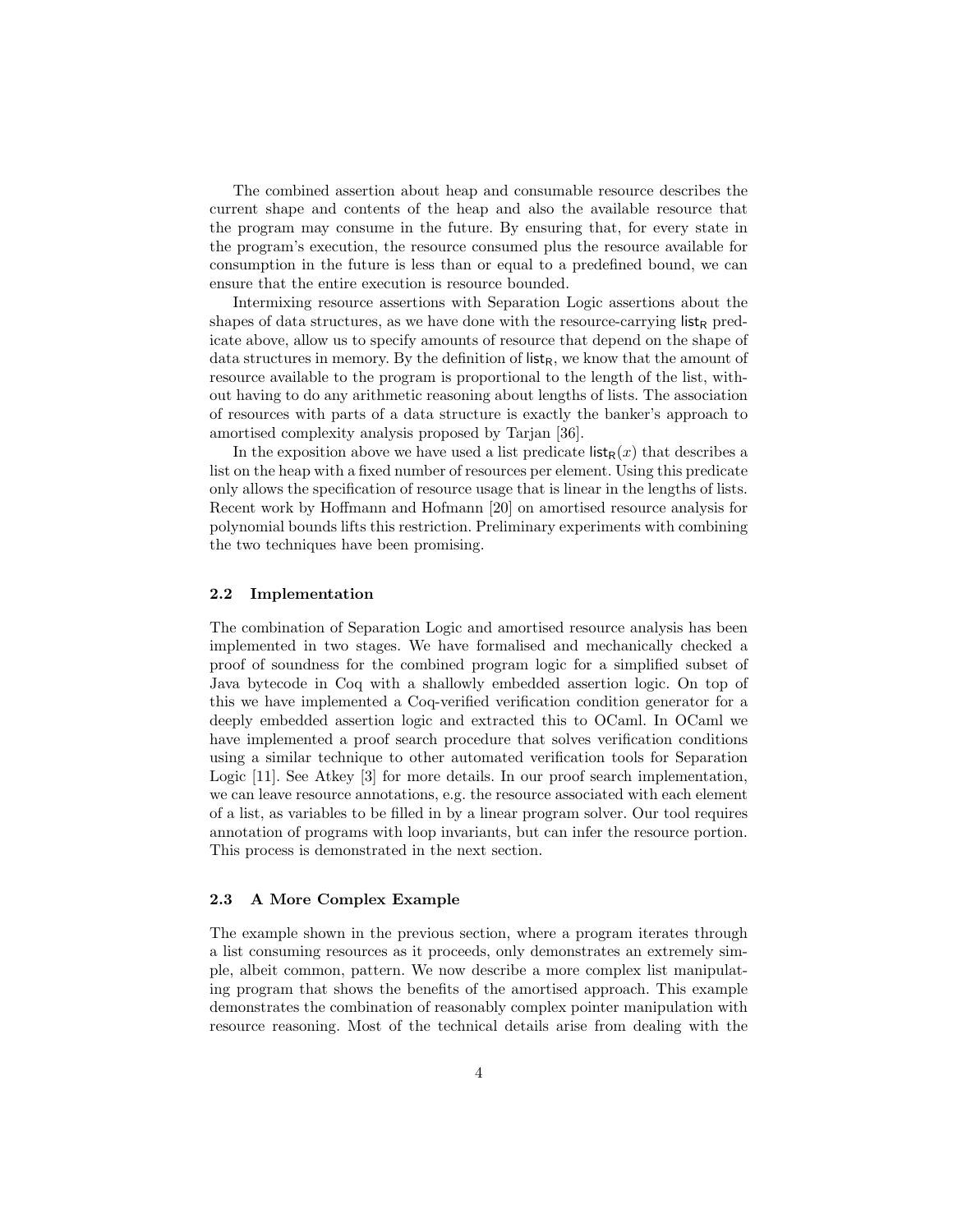heap-shape behaviour of the program; the resource bounds simply drop out of shape constraints thanks to the inference of resource annotations.

Consider the Java method declaration shown in Figure  $1<sup>3</sup>$  that describes the inner loop of an in-place merge sort algorithm for linked lists. The method takes two arguments: list, a reference to the head node of a linked list; and k, an integer. The integer argument dictates the sizes of the sublists that the method will be merging in this pass. In short, the method steps through the list  $2*k$ elements at a time, merging the two length k sublists each time. The outer loop does the 2\*k stepping, and the inner loop does the merging. To accomplish a full merge sort, this method would be called  $log_2(n)$  times with doubling **k**, where n is the length of the list.

Assume that we wish to account for the number of swapping operations performed by this method, i.e. the number of times that the third branch of the if statement in the inner loop is executed. We accomplish this in our implementation by inserting a special consume instruction at this point.

The pre- and post-conditions of the method are as follows:

```
Pre(mergeInner) : list \neq null \land (lseg(x,list, null) * R<sup>y</sup>)Post(mergeInner) : lseq(0,retval, null)
```
The precondition states that the first argument points to a list segment ending with null, with  $x$  amount of resource associated with every element of the list, and  $y$  amount of additional resource that may be used. The values of  $x$  and  $y$  will be inferred by a linear program solver. The condition list  $\neq$  null is a safety condition required for the method to not throw a null pointer exception.

The outer loop in the method needs a disjunctive invariant corresponding to whether this is the first iteration or a later iteration.

```
({\it lseg}(o_1, {\tt list}, {\tt tail}) * [{\tt tail} \stackrel{\sf next}{\mapsto} ?] * [{\tt tail} \stackrel{\sf data}{\mapsto} ?] * {\it lseg}(o_2, {\tt p}, {\tt null}) * R^{o_3})\vee ((\mathtt{list} = \mathtt{null} \wedge \mathtt{tail} = \mathtt{null})* \mathit{lseg}(o_4, \mathtt{p}, \mathtt{null})*R^{o_5})
```
The first disjunct is used on normal iterations of loop: the variable list points to the list that has been processed so far, ending at tail; p points to the remainder of the list that is to be processed. We have annotated these lists with the resource variables  $o_1$  and  $o_2$  that will contain the resources associated with each element of these lists. The second disjunct covers the case of the first iteration, when list and tail are null and p points to the complete list to be processed.

Moving on, we consider the first inner loop that advances the pointer q by k elements forward, thus splitting the list ahead of p into a k-element segment and the rest of the list. The next loop will merge the first k-length segment with the k-length prefix of the second segment. It is convenient for our implementation to split out this inner loop into another method<sup>4</sup>, with the following signature:

<sup>3</sup> Adapted from the C code at

http://www.chiark.greenend.org.uk/~sgtatham/algorithms/listsort.html.

<sup>&</sup>lt;sup>4</sup> This is because our implementation works on unstructured bytecode, and so cannot easily apply Separation Logic's frame rule to modularise the reasoning about the loop. Using a separate method allows application of the frame rule.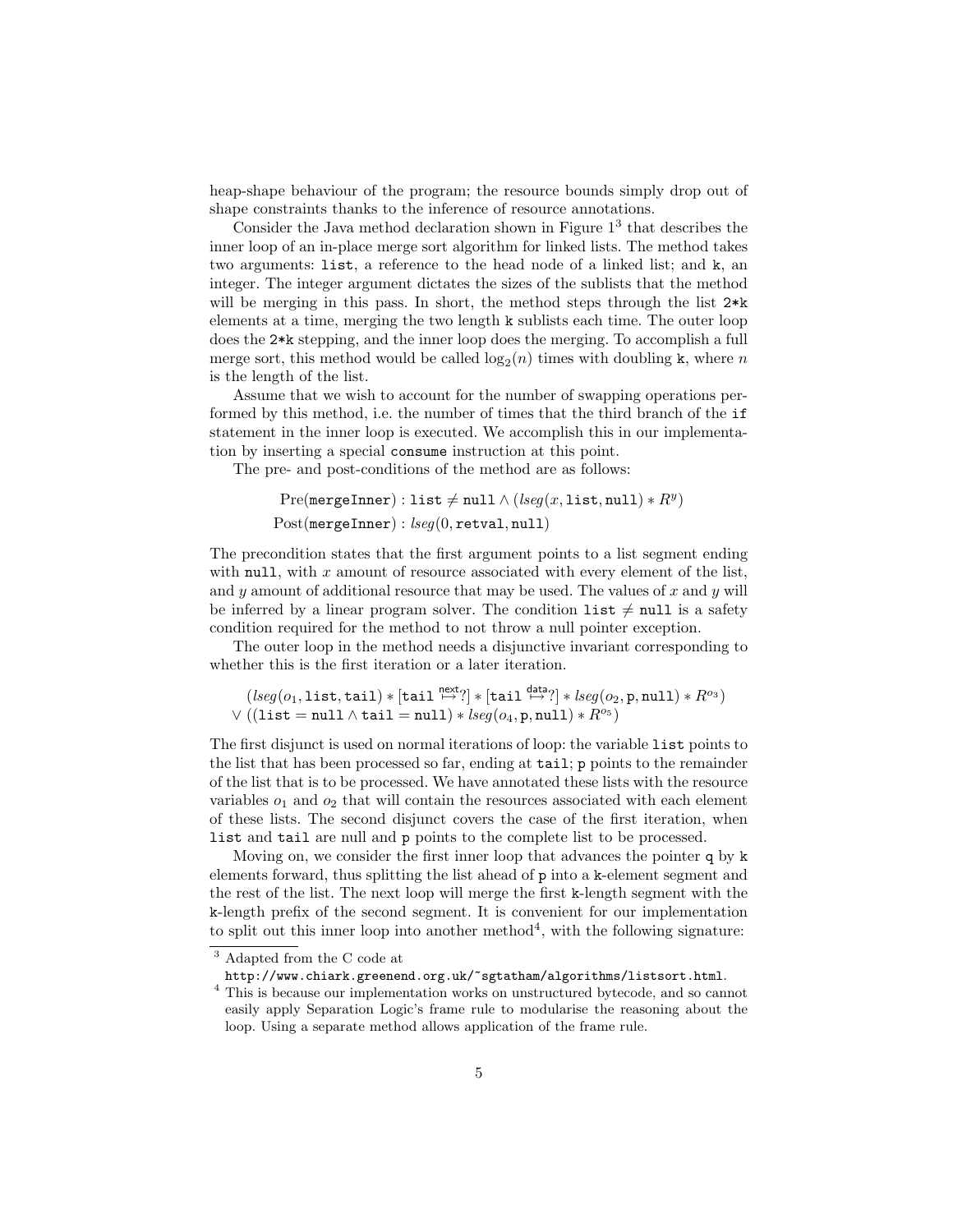```
public static Node mergeInner (Node list, int k) {
    Node p = list;Node tail = null;list = null;
    while (p := null) {
         Node q = p;
         for (int i = 0; i < k; i++) {
              q = q.next;if (q == null) break;
         }
         Node pstop = q;
         int qsize = k;
         while (p := pstop || (qsize > 0 & q := null)) {
              Node e;
              if (p == pstop) {
                   e = q;
                   q = q.next;
                   qsize--;
              } else if (qsize == 0 || q == null) {
                   e = p;p = p.next;
              } else if (p.data <= q.data) {
                   e = p;p = p.next;
              } else {
                   e = q;q = q.next;qsize--;
              }
              if (tail != null)
                   tail.next = e;
              else
                   list = e;tail = e;
         }
         p = q;}
    tail.next = null;
    return list;
}
```
Fig. 1. Inner loop of an in-place linked-list merge sort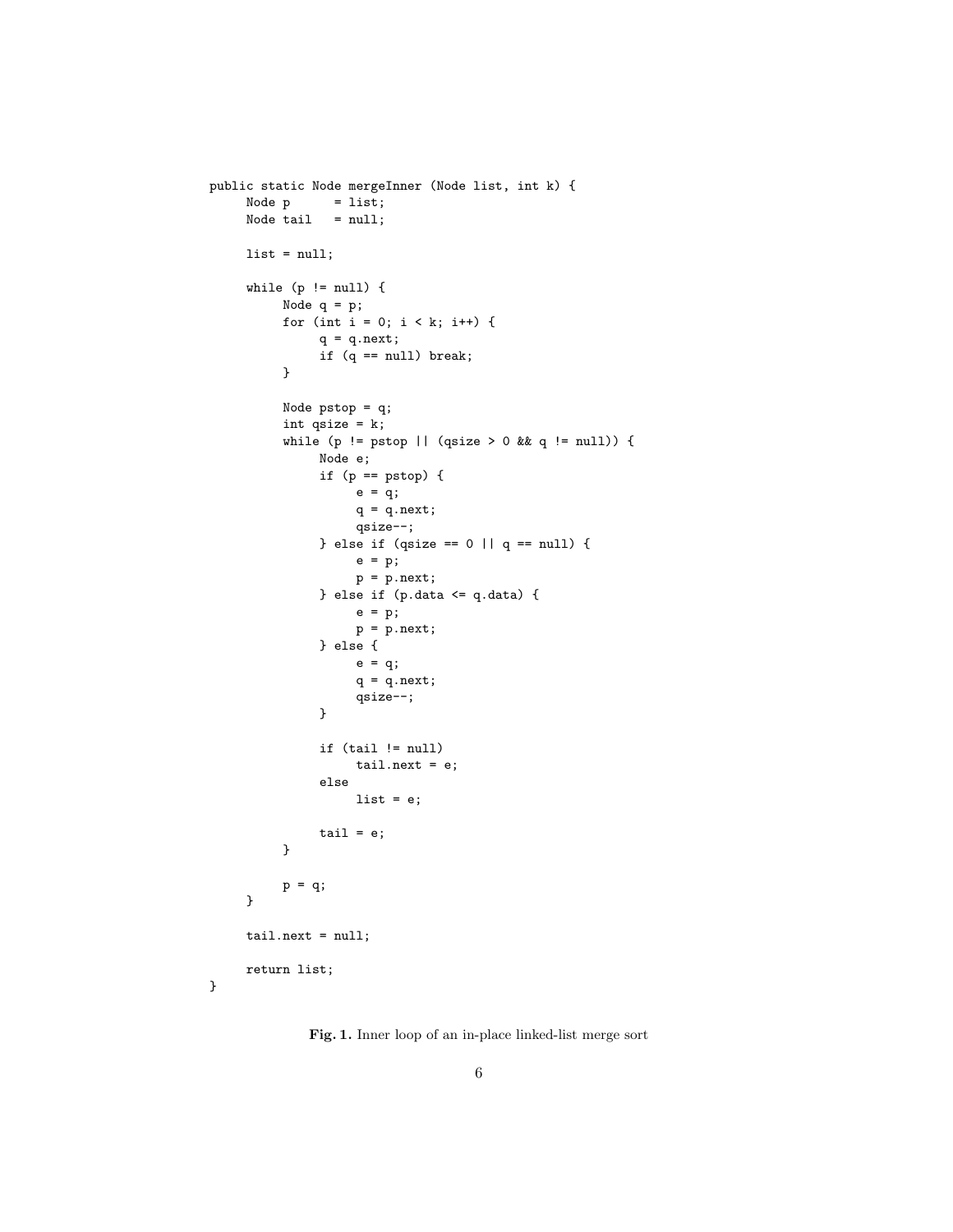public static Node advance (Node l, int k)

The argument l points to a linked list, and the method will advance k elements through the list (or until the end) and return a pointer to the split point. The pre- and post-condition of this method are:

$$
Pre(advance): lseg(a_0, 1, null)
$$
  
Post(advance): lseg(a\_0, 1, retval) \* lseg(a\_0, retval, null)

Again, we have left the resource annotation on the elements of the list as a variable  $a_0$ , to be filled in by the linear solver. The appearance of the same variable in the pre- and post-condition implies that we expect this resource to be preserved by the method.

Proceeding though our main method, the invariant of the inner loop is as follows, again in two pieces according to whether it is the first or second iteration of the outer loop:

$$
(lseg(i_1, list, tail) * [tail \stackrel{\text{next}}{\mapsto} ?] * [tail \stackrel{\text{data}}{\mapsto} ?]
$$
  
\n
$$
* lseg(i_2, p, pstop) * lseg(i_3, q, null) * R^{i_4})
$$
  
\n
$$
\vee ((list = null \land tail = null) * lseg(i_5, p, pstop) * lseg(i_6, q, null) * R^{i_7})
$$

The first part of each disjunct is as before, stating that list to tail contains the part of list that has been processed. Since we have now split the remainder of the list into two pieces we have two separate list segments referenced by p and q pointing to the parts of the list that are to be merged.

Running this example through our implementation produces the solution  $x = 1, y = 0$  for the precondition resource annotations. This indicates that each element of the list needs to contain one resource for every element. For the outer loop's invariant, we obtain  $o_2 = o_4 = 1$  and all the others are 0. This indicates that the list we have processed has had all its resources consumed, while the list remaining to be processed still has associated resources. This is as expected for a loop iterating through a list. The specification of advance is completed by inferring  $a_0 = 1$ , indicating that **advance** preserves the resources associated with the list. Finally the inner loop's invariant has  $i_2 = i_3 = i_5 = i_6 = 1$  and all others 0, indicating that the two list segments that are remaining to be processed have associated resources, while the processed segments do not.

Comparisons to other techniques. While we have had to work to supply the loop invariants for our implementation, we note that these invariants may be inferred by other tools, for example [11], and the resource variables automatically inserted on the list segment parts. The key to the amortised approach is the tight connection between shape invariants, which is a complex but well-studied problem, and resource usage.

Most other techniques for resource usage analysis that handle data structures do so by considering the sizes of structures. The SPEED system of Gulwani et al [19] can infer resource bounds for programs manipulating heap-based data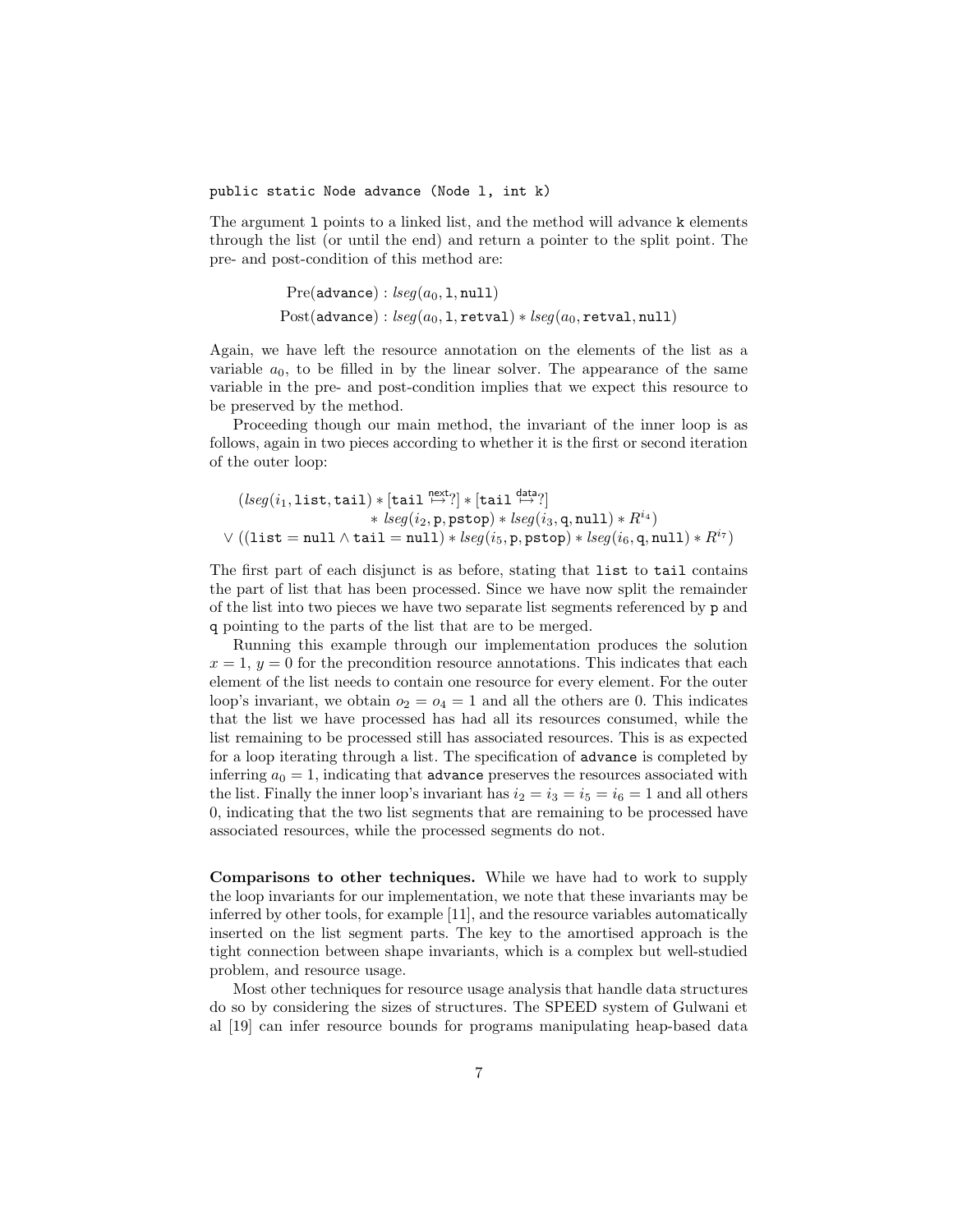structures, but only via abstract interfaces. The specifications for these abstract interfaces record the effect of the operations on the size of the data structure. Thus, the technique is unable to cope with the kind of program that we have presented above that uses direct pointer manipulation. Nevertheless, Gulwani et al report impressive results on real-world Microsoft product code.

The COSTA system [2] can deal with some uses of direct pointer manipulation, but accounts for the sizes of heap-based data structures by counting the length of the longest path from a given reference. Thus, it cannot deal with programs that demonstrate sharing on the heap; the Java method described above has three pointers all pointing the same list in the inner loop.

One might also consider the use of Separation Logic to deal with sharing on the heap, augmented with information on the sizes of heap-base data structures to account for resource usage. So one would have a predicate  $lseg^{n}(x, y)$  that describes a list segment of length n from x to y, plus a "ghost variable" that accounts for the consumed resources. We argue that the amortised approach described here is simpler due to the differences in reasoning between the *global* property of the length of a whole list, and the local property of each list element having an associated amount of resource to be used. For example, consider the specification of the advance method using sized structures:

 $Pre(advance): lseg^n(1, null)$  $\text{Post}(\texttt{advance}): \exists n_1, n_2.\ n_1 + n_2 = n \land (lseg^{n_1}(\texttt{l}, \texttt{retval}) * lseg^{n_2}(\texttt{retval}, \texttt{null}))$ 

We have had to introduce two existential variables indicating the sizes of the lists returned by the method. These additional values have to then be related back to the length of the original list by the calling method, and thence to the resource consumption, requiring non-straightforward arithmetic reasoning. The amortised approach exploits the shape-reasoning already present in Separation Logic to account for resources. For further elaboration of this point, and a demonstration of the use of amortised specification to improve information hiding in specifications, see the functional queues example in [3].

## 3 Iteration and geometry

The previous section has described a technique which can be used to analyse the resource usage of procedures which manipulate heap-based data structures. Here we will describe a mathematical technique which can be used to study iterative procedures controlled by numerical quantities. One of our main interests is in producing certifying analyses, and our description of the mathematics will highlight aspects which are relevant to this problem.

We will look at some examples of Java methods which use iteration. For simplicity, we will look at the problem of deciding how often the println method is called, but we could equally be looking at object allocation or the transmission of SMS messages.

Here is an example with nested loops: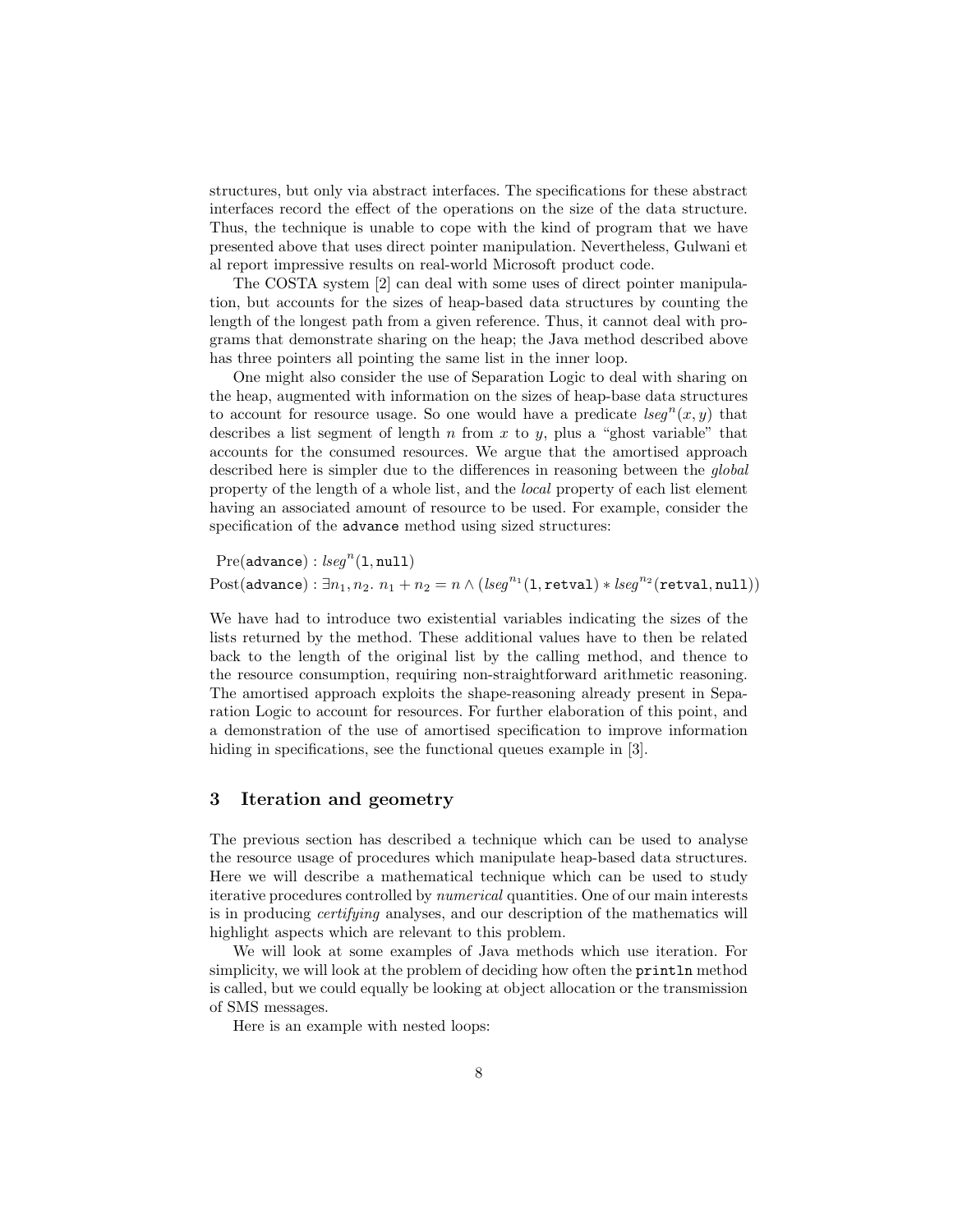```
public static void m1() {
   for (int i=1; i<=9; i++)
      for (int j=1; j<=i && j<=7; j++)System.out.println ("Hello");
}
```
For a more complicated example, consider this Java method where both loops are controlled by method arguments:

```
public static void m2 (int p, int q) {
  for (int i=0; i < = p; j++)for (int j=0; j<=9 && i+j<=q; j++)System.out.println ("Hello");
}
```
How can one tell how many times println is called in these methods? Consider m1 again. Every time we visit the println statement we have the following constraints on the program variables  $i$  and  $j$ :

$$
1 \leq i \leq 9
$$
  

$$
1 \leq j \leq i
$$
  

$$
1 \leq j \leq 7.
$$

Considered as inequalities over the real numbers, these define a trapezoidal region P in the  $(i, j)$ -plane, and it is easy to see that the number of times the println statement is executed is equal to  $|P \cap \mathbb{Z}^2|$ , the number of lattice points<sup>5</sup> within the polygon P.



Fig. 2. Polygon P for method  $m1$  Fig. 3. Lattice points in P

There is a rich mathematical theory of the enumeration of lattice points in polytopes (the generalisation of polygons to higher dimensions) and we will describe some aspects of this theory and its relations to program analysis.

<sup>5</sup> i.e. points with integral coordinates.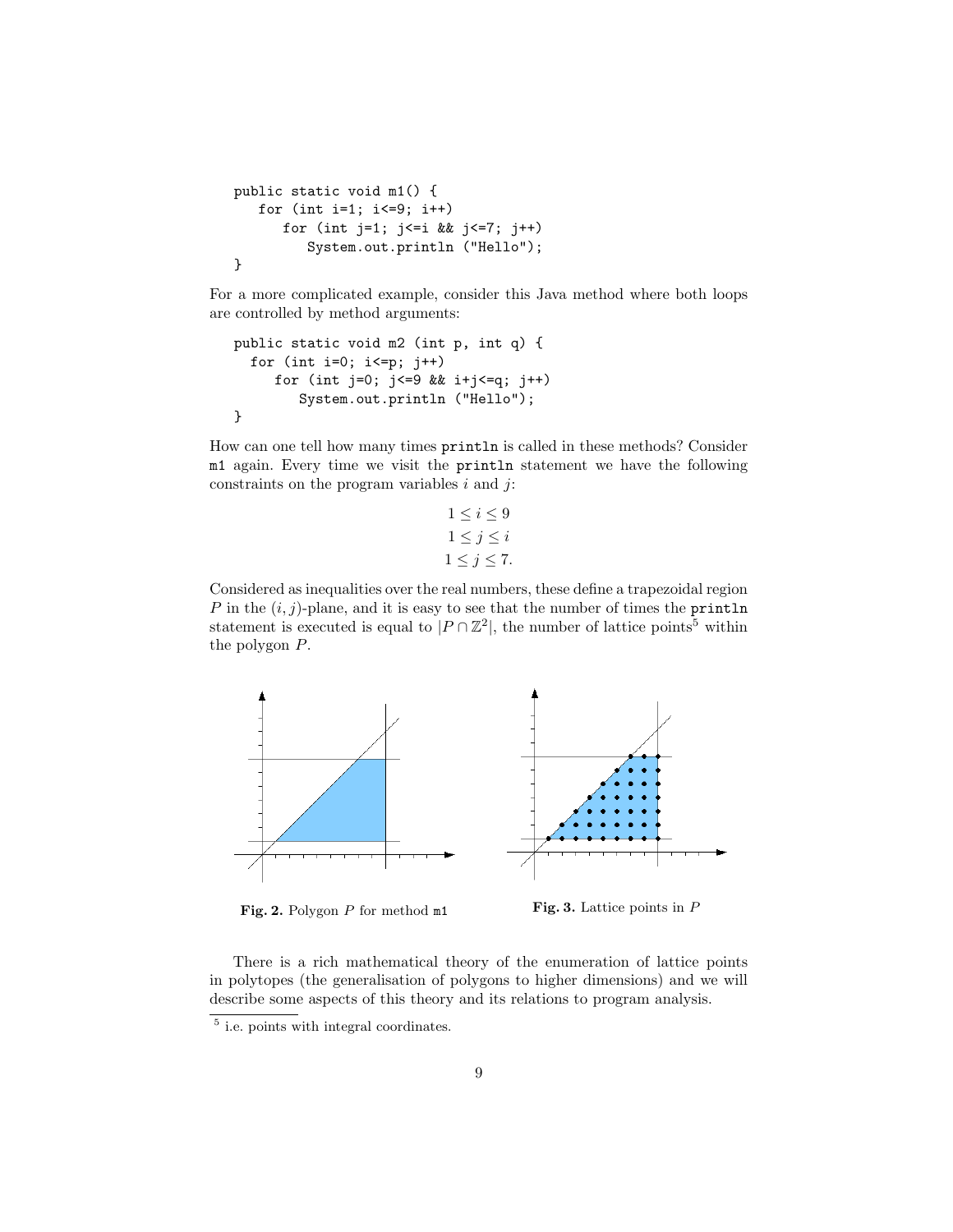#### 3.1 Halfspaces, polyhedra, and polytopes

Fix an integer  $d \geq 0$  and  $a_1, \ldots, a_d \in \mathbb{R}$ . We will be interested in solutions  $(x_1, \ldots, x_n) \in \mathbb{R}^d$  of inequalities of the form

$$
a_1x_1 + \dots + a_dx_d \le b. \tag{1}
$$

In our applications, such inequalities will arise in the form of linear constraints on program variables. Putting  $\mathbf{a} = (a_1, \ldots, a_d)$  and  $\mathbf{x} = (x_1, \ldots, x_d)$  we can rewrite (1) as  $\mathbf{a} \cdot \mathbf{x} \leq b$ , and if  $\mathbf{a} \neq \mathbf{0}$  then the set of x satisfying the inequality defines a *halfspace* in  $\mathbb{R}^d$ . For example, in  $\mathbb{R}^2$  a halfspace consists of all points lying on one side of some line.

A convex polyhedron in  $\mathbb{R}^d$  is the intersection of a finite number of halfspaces, and a bounded polyhedron (a polyhedron of finite extent, i.e. one which is contained in some sphere) is called a polytope. It can be shown that a polytope can equivalently be defined as the convex hull<sup>6</sup> of a finite set of points in  $\mathbb{R}^d$ (the vertices of  $P$ ). Moreover, if the constants in the inequalities defining  $P$  are all rational (as will be the case in all of our applications), the vertices of  $P$  all have rational co-ordinates. A convex polyhedron is thus the set of simultaneous solutions to a system of  $n$  inequalities:

$$
a_{11}x_1 + \dots + a_{1d}x_d \le b_1
$$
  
\n
$$
a_{21}x_1 + \dots + a_{2d}x_d \le b_2
$$
  
\n
$$
\vdots
$$
  
\n
$$
a_{n1}x_1 + \dots + a_{nd}x_d \le b_n.
$$

The general theory of polyhedra has many applications in mathematics and in computer science. See [6] for a survey of applications in computer science.

Note that if we restrict to natural numbers, then linear inequalities of the type considered above are exactly the type of inequalities that occur in Presburger arithmetic. It follows that the lattice point enumeration problem subsumes the problem of counting solutions to systems of Presburger inequalities. This point of view is examined in greater depth by Pugh in [33].

#### 3.2 Ehrhart Polynomials

Many applications of polytope methods have been based on the work of Eugène Ehrhart [17, 18], who studied the problem of how the number of lattice points inside a polytope grows as the size of the polytope increases. More precisely, let

$$
P = \text{conv}\{\mathbf{y}_1, \dots, \mathbf{y}_m\}
$$

be a polytope and for  $n \in \mathbb{N}$ , let

$$
nP = \text{conv}\{n\mathbf{y}_1, \dots, n\mathbf{y}_m\}
$$

 $6$  We denote the convex hull of a set X by conv X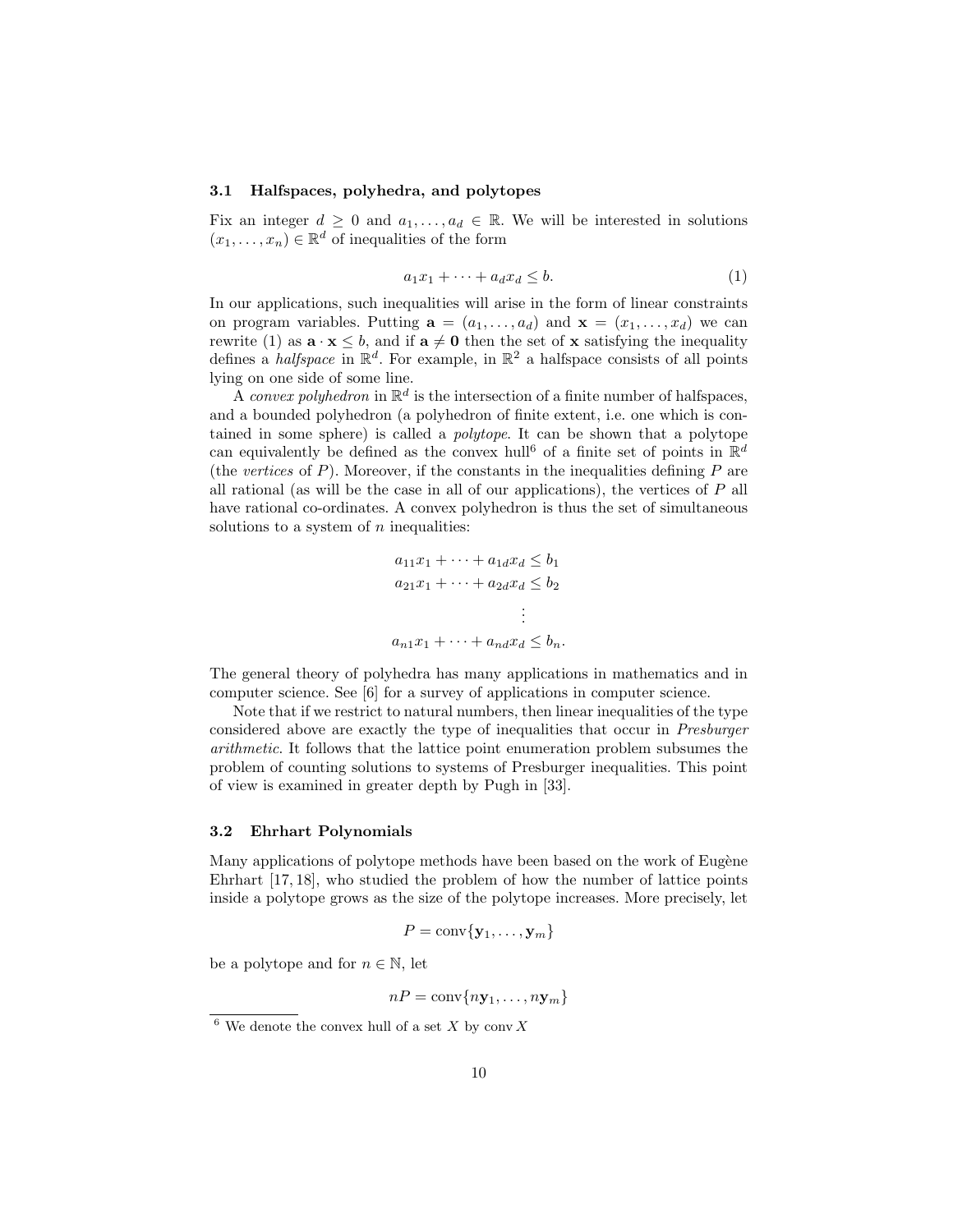be the *n-fold dilate* of P. Ehrhart showed that  $|nP \cap \mathbb{Z}^d|$  is a *quasipolynomial* in n, which may be thought of as a number of polynomials cyclically interleaved.

**Definition.** A quasipolynomial of degree d is a function  $f : \mathbb{Z} \to \mathbb{Z}$  of the form

$$
f(n) = \begin{cases} f_0(n) & \text{if } n \equiv 0 \pmod{k} \\ f_1(n) & \text{if } n \equiv 1 \pmod{k} \\ \vdots \\ f_{k-1}(n) & \text{if } n \equiv k-1 \pmod{k} \end{cases}
$$

where each  $f_i$  is a polynomial of the usual kind and max{deg  $f_0, \ldots, \deg f_{k-1}$ } = d. The (minimal) number  $k$  of polynomial components is called the *quasiperiod* of  $f$ .

**Theorem.** Let  $P = \text{conv}\{\mathbf{y}_1, \ldots, \mathbf{y}_n\}$  be a rational convex polytope in  $\mathbb{Z}^d$  and let

$$
\mathcal{E}_P(n) = |nP \cap \mathbb{Z}^d|.
$$

Then  $\mathcal{E}_P(n)$  is a quasipolynomial of degree dim P and quasiperiod equal to the greatest common denominator of the coordinates of the vertices of P.

The original proof of this theorem can be found in [17]; see also [9, Chapter 3].

There is a considerable amount of research applying Ehrhart polynomials to program analysis and optimisation, especially in the field of high-performance computing involving array calculations. One of the first papers in this area is due to Clauss [14], with application to problems such as counting the flops executed by a loop, the number of memory locations touched by a loop, the array elements that must be transmitted from one processor to another during parallel array computations, the maximum parallelism induced by a loop from a given timeschedule, and several others. Further work appears in [25, 15, 38] for example.

The methods of Clauss seem to have remained largely within the highperformance/parallel computing community (see [24, 32] for example) until 2006, when Braberman et al [13] (and see also [12]) showed how to adapt these techniques to predict the memory usage of (iterative) Java programs; at present this appears to be the only application of polytope methods within the programming language community.

## 3.3 Drawbacks of Ehrhart polynomials

The standard method used to compute Ehrhart polynomials is interpolation, where the coefficients of a polynomial  $f$  of degree  $d$  are derived from the values of the polynomial at  $d+1$  distinct points: this data gives a  $(d+1)\times(d+1)$  system of linear equations in the coefficients of  $f$  which can then be solved by Gaussian elimination or some other technique. In the case of a quasipolynomial of period k and degree d, this requires us to solve k systems of  $(d+1) \times (d+1)$  equations. Recalling that the period  $k$  of the Ehrhart polynomial associated with a rational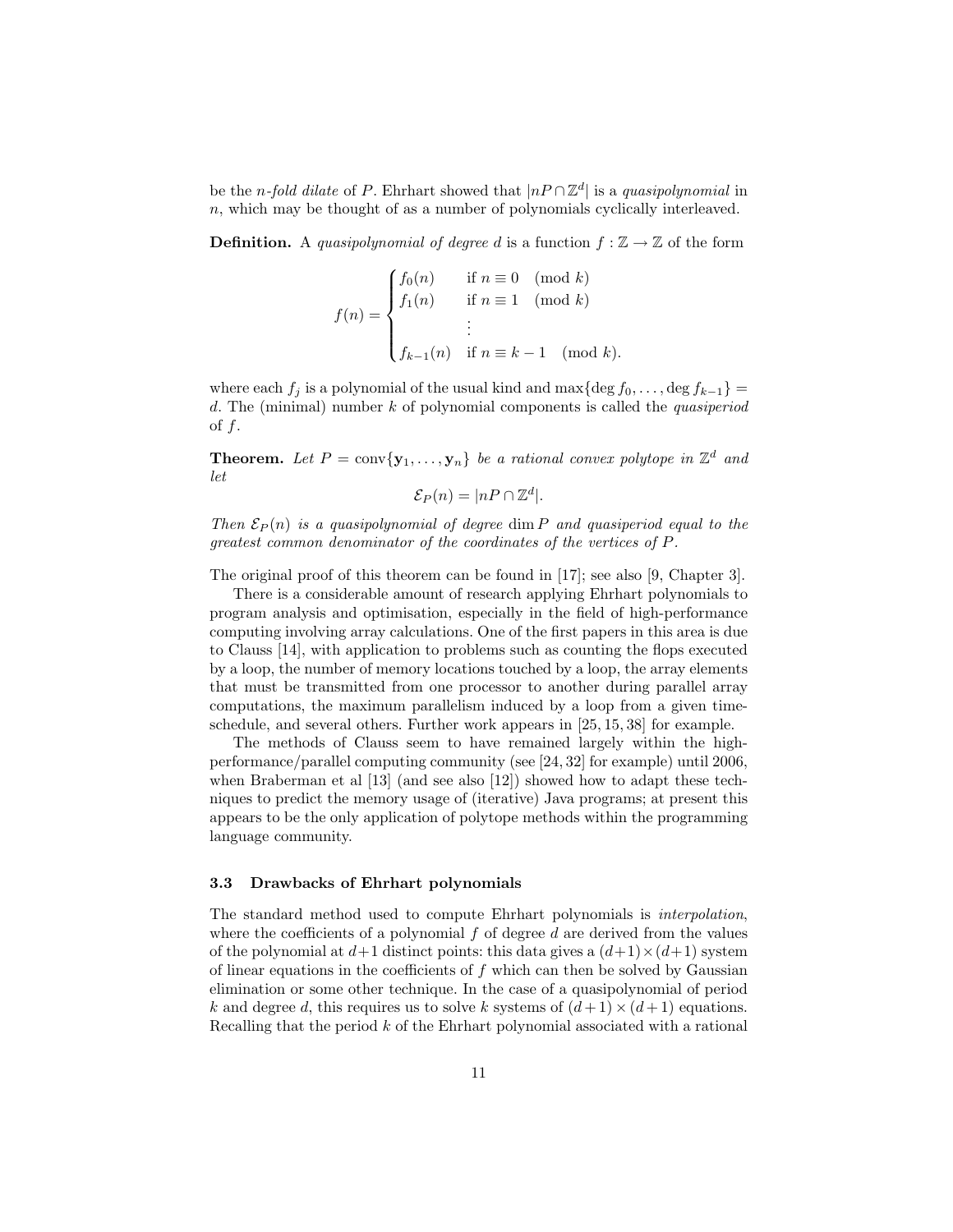polytope  $P$  is the greatest common denominator of the coefficients of the vertices of P, it becomes clear that a considerable amount of computation can be required to calculate  $\mathcal{E}_P(n)$ . In addition to this, the initial  $d+1$  values of the k polynomial components of the quasipolynomial have to be computed by explicitly counting the number of lattice points in the dilates  $0P, P, 2P, \ldots, (d+1)P$ . The number  $k$  can be very large, even for relatively simple polytopes. For example, for the triangular polytope

$$
P = \text{conv}\left\{ \left(\frac{1}{4}, \frac{2}{5}\right), \left(\frac{5}{7}, \frac{2}{11}\right), \left(\frac{8}{9}, \frac{1}{12}\right) \right\}
$$

the quasiperiod of  $\mathcal{E}_P(n)$  is 13,680. Calculating the Ehrhart polynomial of P thus requires the solution of  $13,680$   $3 \times 3$  systems of linear equations, which would be reasonably time-consuming. In fact, even if the dimension  $d$  is fixed, the time taken to compute (via interpolation) the Ehrhart polynomial of a polytope with n vertices can grow exponentially with n (see [38,  $\S 2.3$ ]), whereas the methods presented in the next section are polynomial in fixed dimension.

The sheer amount of data required to specify an Ehrhart function is also something of a barrier in the context of certified resource analysis, where such functions would have to be recorded in certificates accompanying mobile programs. This may not in fact be an insurmountable problem. One could possibly find simpler functions which are upper bounds for the exact Ehrhart function (see [30]); this would save space at the expense of a (hopefully small) loss of precision. Another issue is that Ehrhart functions are not arbitrary quasipolynomials: for example it is clear that they are increasing functions, whereas a general quasipolynomial can have polynomial components which are completely unrelated, leading to a function whose value oscillates drastically. It is conceivable that the quasipolynomials arising as Ehrhart functions have special properties which would enable them to be specified by a relatively small amount of data. Unfortunately, it seems that very little is known about exactly which quasipolynomials can occur as Ehrhart polynomials (see [28, 10] for some partial results) so at present it is difficult to be precise about the minimum of data required to explicitly specify an Ehrhart function. However, the results discussed in the next section may enable us to bypass this problem.

#### 3.4 Generating functions

The difficulty of computing Ehrhart polynomials suggests that they would be unsuitable for polytope-based analyses in a certifying framework, but fortunately some more recent results provide a much more efficient means of enumerating lattice points. The basic tool in this theory is the generating function of a polytope, which is a multivariate polynomial with a term for every lattice point in the polytope. More concretely, suppose we have a polytope  $P$  in  $\mathbb{R}^d$ . We will consider polynomials in the variables  $x_1, \ldots, x_d$ . Given  $\mathbf{v} = (v_1, \ldots, v_d) \in \mathbb{Z}^d$  we define

$$
\mathbf{x}^{\mathbf{v}} = x_1^{v_1} x_2^{v_2} \cdots x_d^{v_d}
$$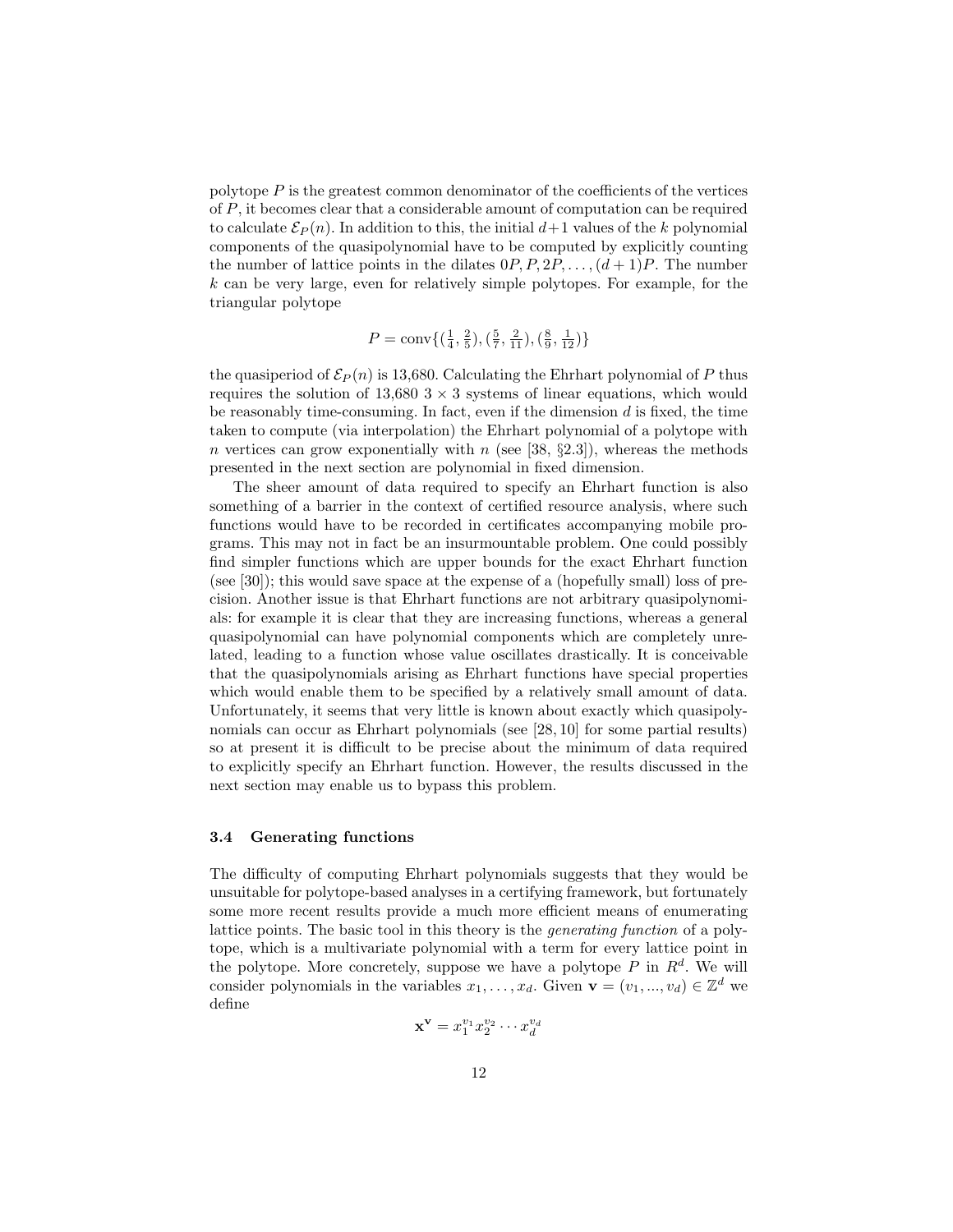and the generating function of  $P$  is then defined by

$$
\mathcal{G}_P(\mathbf{x}) = \sum \{ \mathbf{x}^{\mathbf{v}} : \mathbf{v} \in P \cap \mathbb{Z}^d \}
$$

It is easy to see that the number of lattice points in P is given by  $\mathcal{G}_P(1,\ldots,1)$ . The obvious difficulty here is that the polynomial  $\mathcal{G}_P(\mathbf{x})$  will in general be enormous and costly to compute. Recall our earlier example, which gave rise to a trapezoidal region in  $\mathbb{R}^2$ :

$$
\begin{array}{l} \text{for (i=1; i<=9; i++)}\\ \text{for (j=1; j<=i \& & j<=7; j++)} \ \textit{B} \end{array}
$$

For this relatively small example, the full generating function is

$$
\begin{aligned} \mathcal{G}_P(x,y) = xy + x^2y + x^3y + x^4y + x^5y + x^6y + x^7y + x^8y + x^9y \\ + x^2y^2 + x^3y^2 + x^4y^2 + x^5y^2 + x^6y^2 + x^7y^2 + x^8y^2 + x^9y^2 \\ + x^3y^3 + x^4y^3 + x^5y^3 + x^6y^3 + x^7y^3 + x^8y^3 + x^9y^3 \\ + x^4y^4 + x^5y^4 + x^6y^4 + x^7y^4 + x^8y^4 + x^9y^4 \\ + x^5y^5 + x^6y^5 + x^7y^5 + x^8y^5 + x^9y^5 \\ + x^6y^6 + x^7y^6 + x^8y^6 + x^9y^6 \\ + x^7y^7 + x^8y^7 + x^9y^7 \end{aligned}
$$

which is already quite unwieldy.

However, Alexander Barvinok [8] has recently shown how to express the generating function as a sum of short rational functions which are easily determined from local information at the vertices of  $P$ . In the case above, we have

$$
\mathcal{G}_P(x,y) = \frac{xy}{(1-x)(1-xy)} + \frac{x^9y}{(1-x^{-1})(1-y)} + \frac{x^9y^7}{(1-y^{-1})(1-x^{-1})} + \frac{x^7y^7}{(1-x)(1-x^{-1}y^{-1})}
$$

This function is easily computed if one knows the vertices and edges of the polytope. Space constraints prevent us from describing the computation in detail here, but a full explanation can be found in [8] or [9].

There is a problem here, though. To find  $|P \cap \mathbb{Z}^2|$  we have to evaluate  $\mathcal{G}_P(1,1)$ , and the denominators of all of the terms above vanish at  $(1, 1)$ . However, this can be overcome. The singularity at  $(1, 1)$  is a *removable singularity* [1, §3.1], and various techniques can be used to find  $\lim_{(x,y)\to(1,1)} \mathcal{G}_P(x,y)$ . For example, we can find a common denominator to obtain

$$
\mathcal{G}_P(x,y) = \frac{xy - xy^2 - x^{10}y + x^{11}y^2 + x^{10}y^8 - x^{11}y^9 - x^8y^8 + x^8y^9}{(1-x)(1-y)(1-xy)}
$$

$$
= \frac{xy - xy^2 - x^{10}y + x^{11}y^2 + x^{10}y^8 - x^{11}y^9 - x^8y^8 + x^8y^9}{1 - x - y + x^2y + xy^2 - x^2y^2}
$$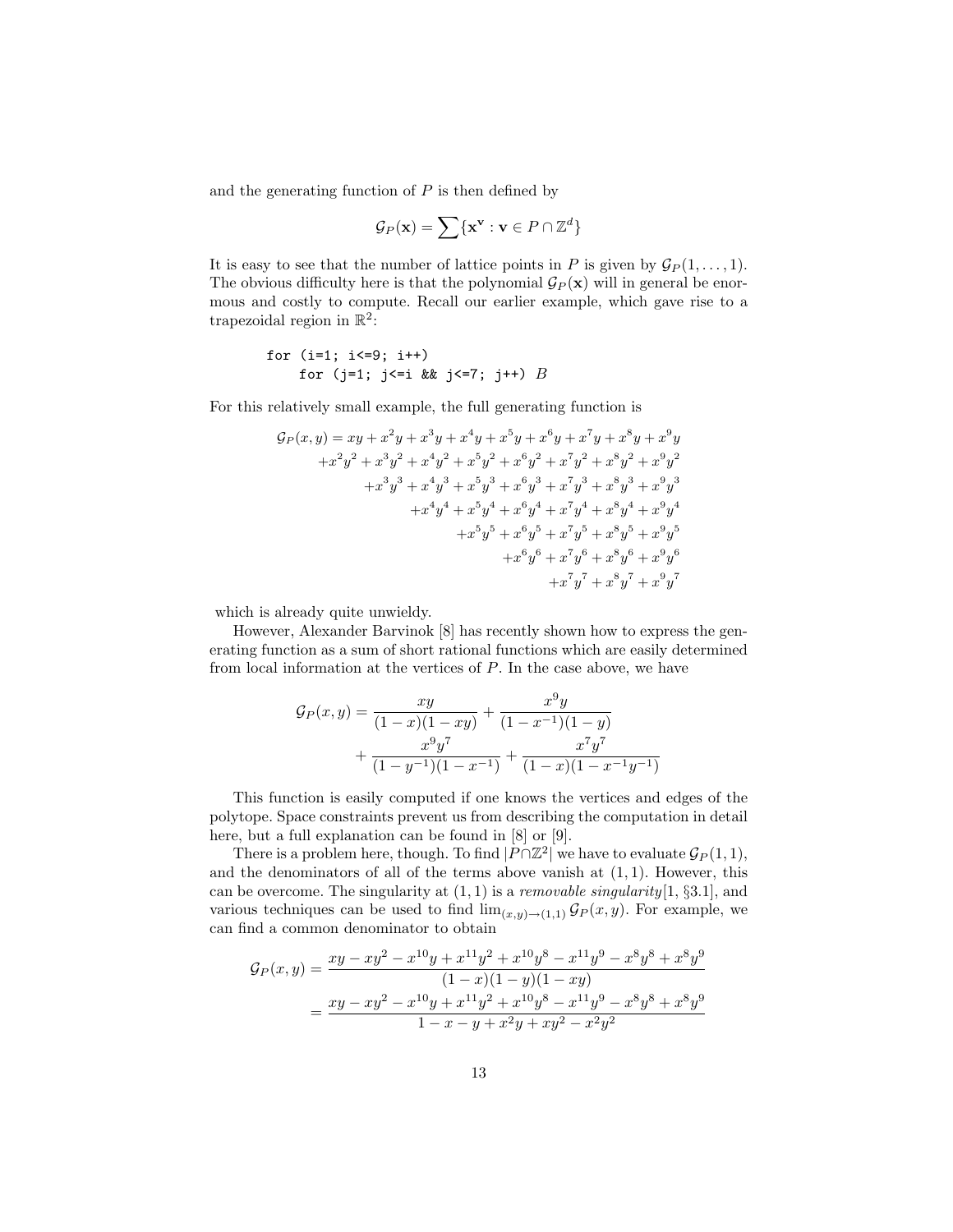and then repeatedly apply L'Hôpital's rule<sup>7</sup> to obtain

$$
|P \cap \mathbb{Z}^2| = \mathcal{G}_P(1, 1)
$$
  
=  $\lim_{(x,y) \to (1,1)} \frac{xy - xy^2 - x^{10}y + x^{11}y^2 + x^{10}y^8 - x^{11}y^9 - x^8y^8 + x^8y^9}{1 - x - y + x^2y + xy^2 - x^2y^2}$   
=  $\lim_{(x,y) \to (1,1)} \frac{\frac{\partial}{\partial y}(xy - xy^2 - x^{10}y + x^{11}y^2 + x^{10}y^8 - x^{11}y^9 - x^8y^8 + x^8y^9)}{\frac{\partial}{\partial y}(1 - x - y + x^2y + xy^2 - x^2y^2)}$   
=  $\cdots$   
=  $\frac{-2 + 22 + 560 - 792 - 448 + 576}{-2}$   
= 42

which is indeed equal to the number of lattice points in Figure 3.

This calculation may appear to be quite complex in relation to our relatively small example, but it is easy to automate<sup>8</sup>. Note also that the complexity of the calculation depends only on the shape of the polytope, and not its size. If we took a region of a similar shape but many times larger, all that would change would be the exponents of  $x$  and  $y$  in the numerator of the generating function; the calculation required to determine the number of lattice points would be essentially identical to that above.

We have only considered Barvinok's construction for integral polytopes here, but the theory can be extended to rational polytopes as well. it is also possible to recover most of the theory of Ehrhart polynomials, which is useful for the study of parametric bounds. This approach is developed in detail by De Loera et al in [26], which describes the implementation of Barvinok's techniques in the LattE package. De Loera's work is applied to program analysis problems in [38], where much of Clauss' work is recast in terms of Barvinok's methods. Generating-function methods have recently been applied to the problem of Worst Case Execution Time in [27]. See also [9] for an exposition of the mathematics of the Barvinok theory.

## 3.5 Implementation

We have implemented (in OCaml) a Java compiler which uses lattice point enumeration techniques to calculate resource bounds for simple imperative programs. This is a preliminary implementation, but the results it produces are quite promising; it can successfully (and automatically) produce precise bounds for realistic matrix manipulation programs, for example (see Appendix A for some examples).

<sup>&</sup>lt;sup>7</sup> If f and g are continuous at a and  $\lim_{x\to a} f(x) = \lim_{x\to a} g(x) = 0$  then  $\lim_{x\to a} f(x)/g(x) = \lim_{x\to a} f'(x)/g'(x)$ 

<sup>&</sup>lt;sup>8</sup> The calculation works particularly well for our example because our polygon is specially shaped; in the general case a more complex (but still tractable) computation is required.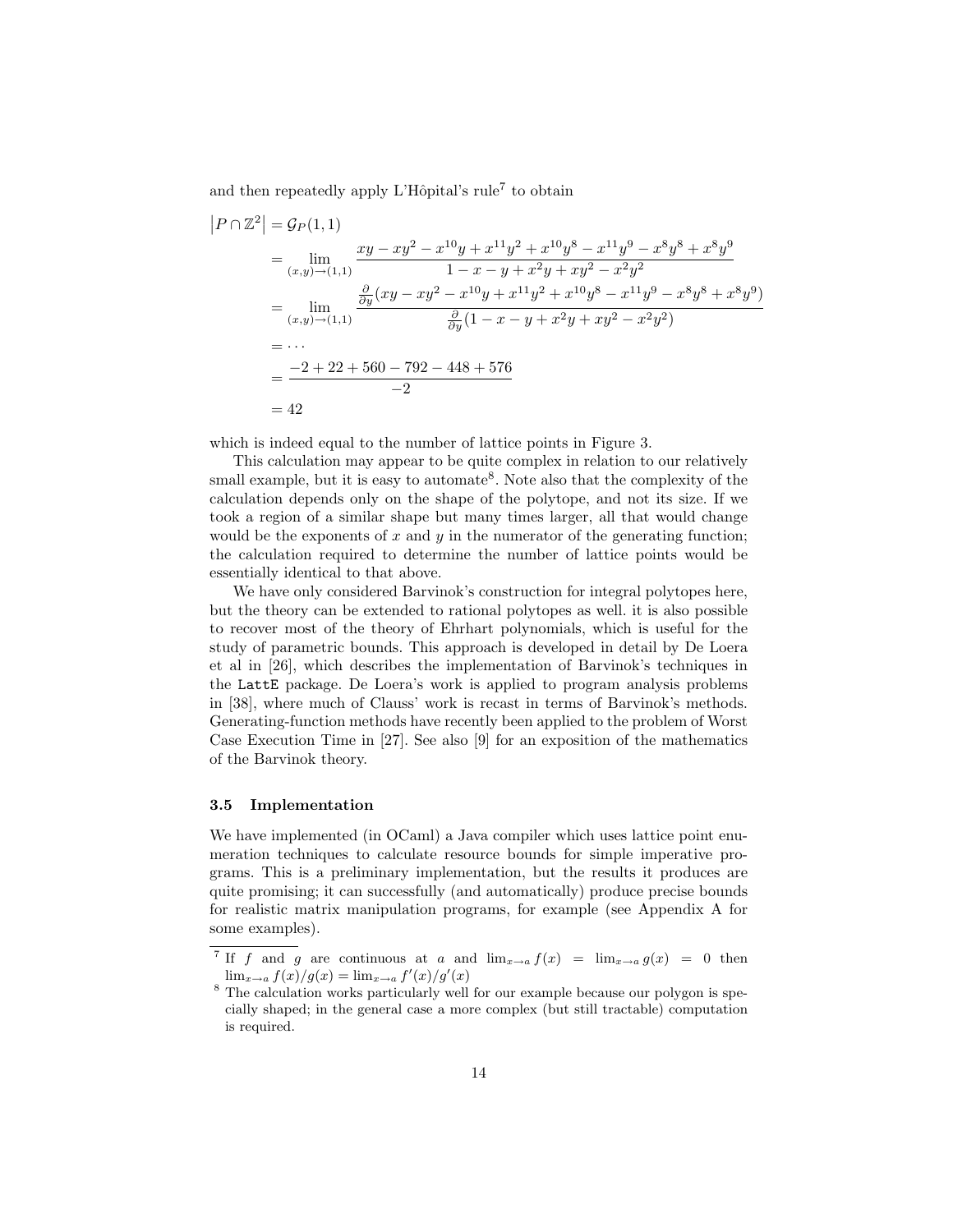Inferring linear constraints. The first phase of the compiler converts the source program to an expression-based form in which all names have been resolved. This form is very similar to the source program, and preserves the explicit control-flow structures of Java.

Our first task is to infer systems of linear constraints on program variables. The expression-based form is converted into a control-flow graph and then between every pair of expressions we infer a polyhedron which bounds the values of the integral variables in the program. This is done using a well-known technique due to Cousot and Halbwachs which involves abstract interpretation over a domain of polyhedra. See [16] for details.

A number of polyhedral operations are required to perform this process. It is necessary to have some representation of polyhedra and the means to convert between vertex and facet representations, and methods for combining polyhedra in various ways (intersection, join (polyhedral hull), widening, . . . ) are also needed. These can be difficult to program, but fortunately there are a number of high-quality libraries available. We have chosen to use the Parma Polyhedra Library (PPL) [5], which is a large  $C++$  library providing all of the operations we require, including polyhedral widening operators (see  $|4|$ ) necessary to ensure termination of the abstract interpretation process. The PPL also provides an OCaml interface which was convenient for linking with our OCaml-based compiler.

Using the PPL it was a relatively straightforward task to implement the Cousot-Halbwachs technique and obtain linear bounds on program variables.

Enumerating lattice points. Having determined polytopes controlling loop iteration, it is necessary to enumerate lattice points in order to find bounds on the number of loop executions. We have done this using the **barvinok** library<sup>9</sup> of Sven Verdoolaege, which implements the generating-function methods described in §3.4, and this enables us to automatically find our desired resource bounds.

There are certain difficulties in this approach however; in particular, it can be difficult to decide which variables control iterations, and what the dimension of the relevant polytope should be. Our prototype compiler works with a representation which has a fairly explicit representation of the loop structure of the input program, and we have developed heuristics which enable us to determine the relevant polytopes. This works well in practice, with realistic code examples, but it is possible to devise examples which cause the analysis to give incorrect results. However, we believe that this problem can be solved by methods which will be described below.

## 3.6 Analysing compiled bytecode

We are currently attempting to apply lattice-point methods to the resource analysis of JVM bytecode methods. A basic problem here is that it can be difficult

 $^9$  http://freshmeat.net/projects/barvinok/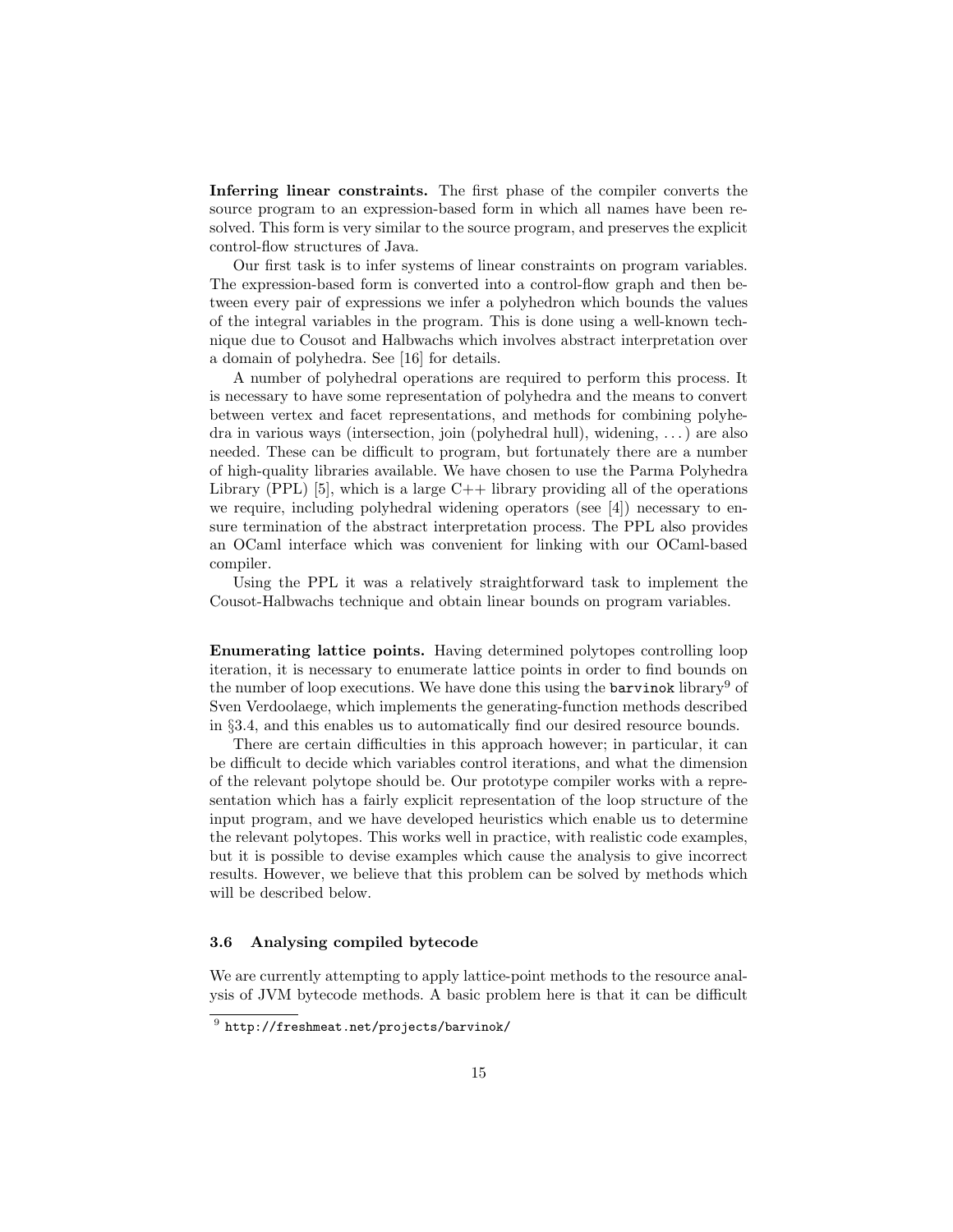to determine the precise loop structure of a program by examining the bytecode. Consider the following examples.

```
int i=0; int j=9; int k=0;
while (i<5) {
   j=9;
   while (j>0) {
      println ("Hello");
      j--;
   }
   i++;
}
          Fig. 4.
                                         int i=0; int j=100;
                                         while (i < j) {
                                            println ("Hello");
                                            if (...) i++;
                                            else j--;
                                         }
                                                    Fig. 5.
```
In Figure 4, the entire inner loop is executed once for each iteration of the outer loop, and the println method is called a total of 45 times; however, if the statement j=9 is altered to k=9 then the "inner" loop is executed once only, so println is executed only 9 times. This example shows that a very small change (only a single instruction in the compiled bytecode will change) can have a major effect on the resource usage of a program. The two versions of the program even have identical control-flow graphs, so it is not easy to see how to perform an accurate analysis of resource usage.

In Figure 5 the loop is controlled by two variables, but the iteration is onedimensional. How can we recognise such patterns?

Instrumenting the code with counters. Gulwani et al [19] have proposed a technique for instrumenting with counter variables which can then be used for resource analysis. The example in Figure 5 would become

```
int i=0; int j=100; int c=0;
while (i < j) {
   println ("Hello");
   if (...) \{i++; c++; \}else {j--; c++}
}
```
The Cousot-Halbwachs technique can successfully analyse this example to deduce that  $0 \leq c \leq 99$ , allowing us to conclude that the loop is executed at most 100 times.

An algorithm is described in [19] which automatically discovers a collection of counters which can be used to instrument the back-edges in a control-flow graph and then used to analyse the resource usage. The algorithm also gives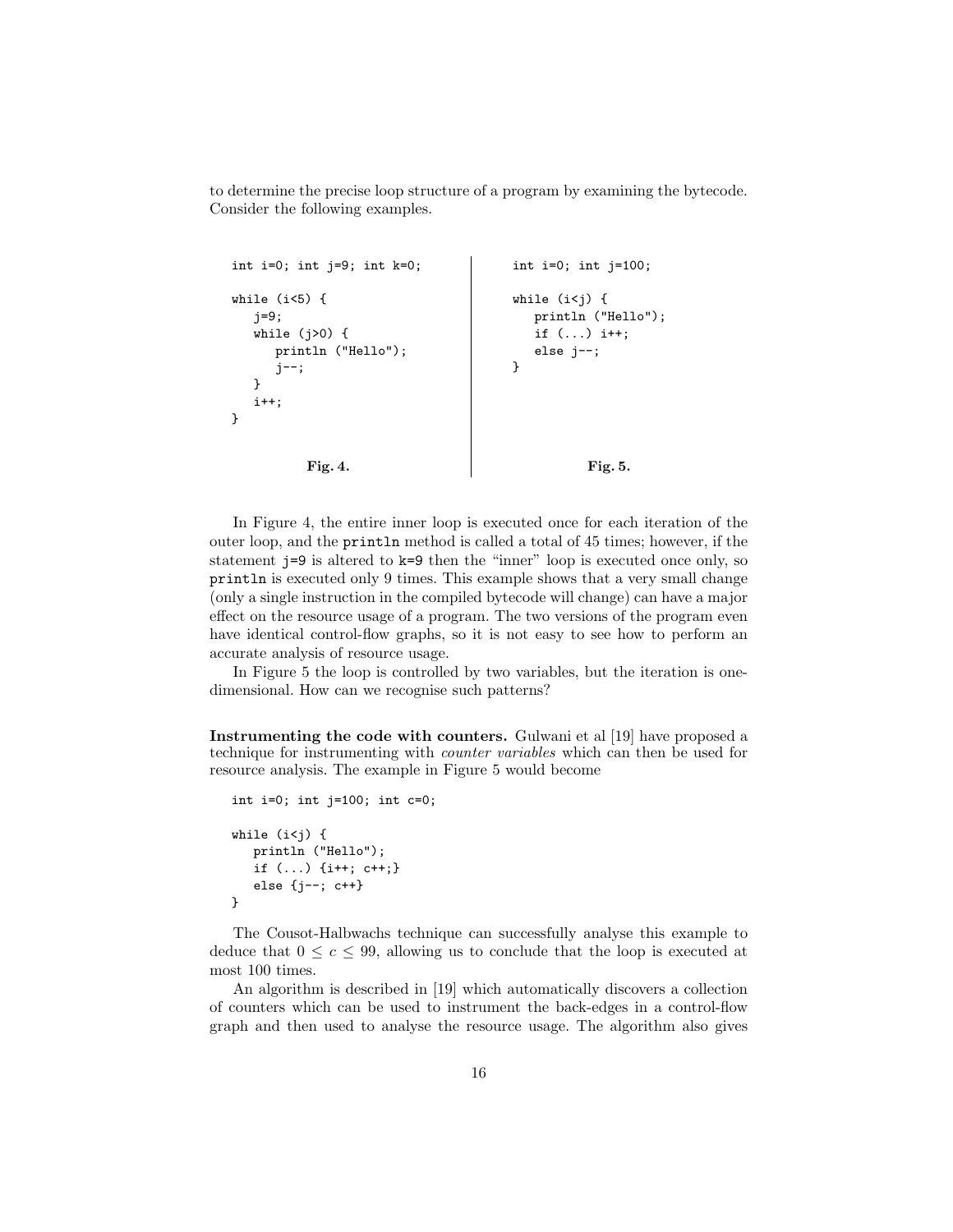dependencies between counters which enable one to attack nested structures such as the one in Figure 4 above. However, the results of the analysis can be somewhat imprecise due to the fact that bounds associated with "nested" counters are simply multiplied together to obtain an overall bound.

We believe that the Gulwani algorithm can be refined to provide more precise relations between counters which can then be analysed using lattice-point methods to give more precise bounds on loop iterations.

We are currently implementing an analysis for compiled JVM bytecode which will combine the instrumentation technique of Gulwani with lattice-point methods and amortised analysis, and we hope that this will allow us to automatically analyse the resource consumption of many programs.

# 4 Further Work

The lattice-point techniques described above only apply to single methods. We would like to integrate our work with existing techniques to enable analysis of complete Java applications (including recursion).

Some of the geometrical algorithms are computationally expensive; in particular, the complexity of certain polyhedral operations grows exponentially as the dimension increases. We would like to develop certifying versions of these algorithms so that the output can be verified without excessive effort.

Polyhedral libraries are written in  $C++$  and are very large and complex (PPL) is over 100,000 lines long), and also depend on a number of external libraries (for example the gmp library for unlimited-precision arithmetic). This provides a lot of opportunities for bugs to creep in, and certifying algorithms would have the added benefit that they would allow us to be sure of the correctness of the output without having to trust the correctness of the libraries. See [29, 23] for more on this point of view.

One of our motivations is to measure memory consumption of Java programs. A common assumption in research on this topic is that all objects from a given class are of the same size. However, this will not always be the case: for example, the Java BigInteger class represents integers with unlimited precision, and the size of an object will depend on the integer involved. Furthermore, the size of an object returned by a method may depend on the method arguments consider the BigInteger multiply method. We are not aware of any previous research which is able to deal with this type of behaviour. However, there is some recent work by Verdoolaege and Bruynooghe [37] on weighted generating functions for polytopes, in which instead of considering the usual generating function  $\sum {\mathbf{x}^{\mathbf{v}} : \mathbf{v} \in P \cap \mathbb{Z}^d}$ , one considers a function of the form  $\sum {\mathbf{f}(\mathbf{v})\mathbf{x}^{\mathbf{v}}}$ .  $\mathbf{v} \in P \cap \mathbb{Z}^d$  in which each lattice point is weighted according to some function f. This corresponds to the situation in which a nest of loops indexed by  $i_1, \ldots, i_d$ allocates an amount of memory given by the function  $f(i_1, \ldots, i_d)$ . It seems plausible that this work would be useful for attacking the problem of "dependent allocation" of the type discussed above.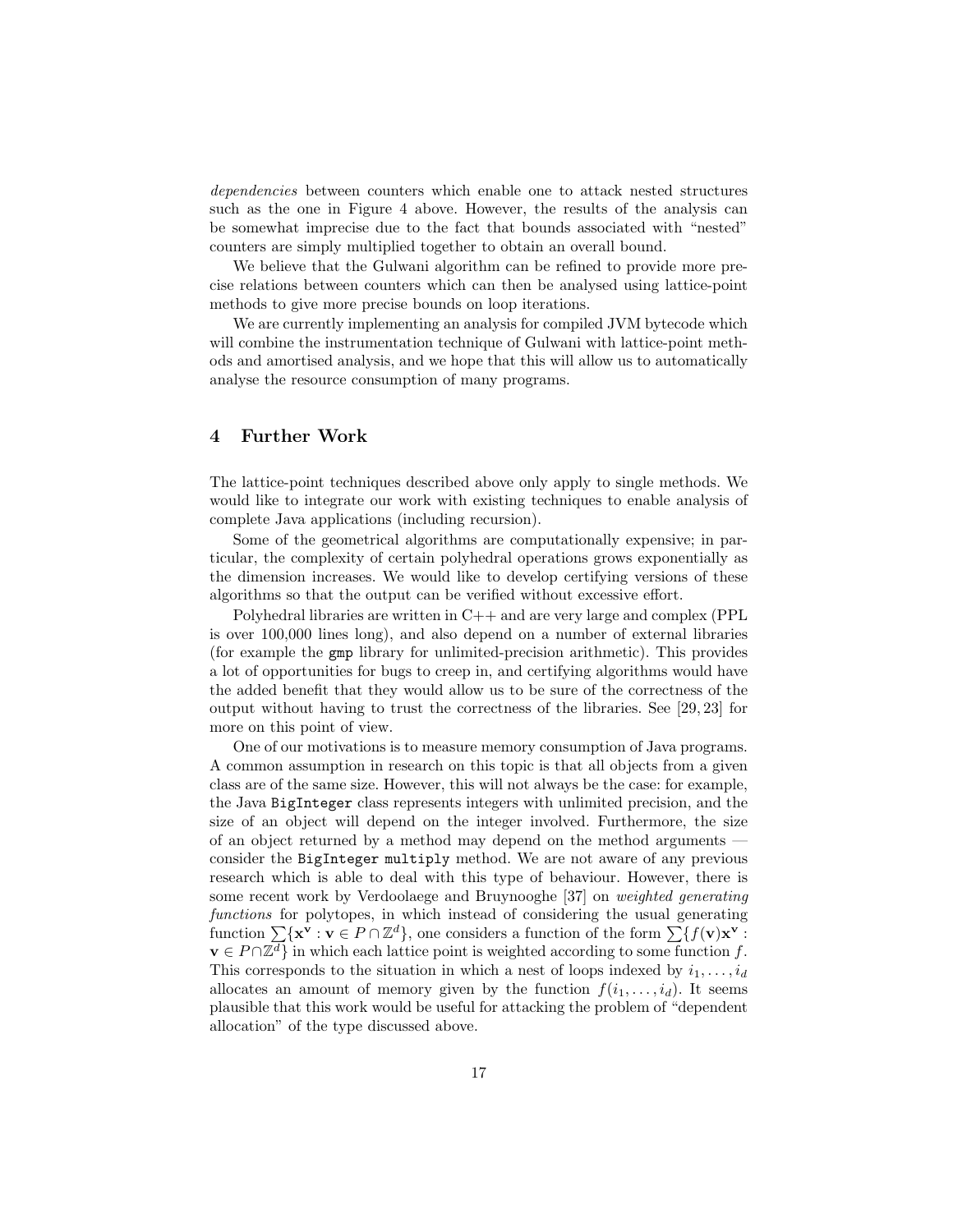Examination of a large number of examples suggests that most methods which involve loops deal either with iteration over data structures or with iteration controlled by integer variables, but that it is unusual to encounter situations which involve both simultaneously, the most common such situation being the conversion of a list to an array or vice versa. This makes us hopeful that a straightforward combination of our two techniques will enable the automatic analysis of a substantial proportion of Java methods. There are however certain situations where it is difficult to determine the amount of iteration required in advance — for example, worklist algorithms where processing one element of a queue may add an unpredictable number of new elements to the end of the queue, or iterative floating-point numerical algorithms where the number of iterations required is very sensitive to input data — and these remain beyond the scope of our methods at present.

# 5 Acknowledgments

This work was funded in part by the Sixth Framework programme of the European Community under the MOBIUS project FP6-015905. This report reflects only the author's views and the European Community is not liable for any use that may be made of the information contained therein.

This work was funded in part by the ReQueST grant (EP/C537068) from the EPSRC e-Science Programme, and by the RESA grant (EP/G006032/1) from the EPSRC Follow-on Fund.

# References

- 1. Lars Ahlfors. Complex Analysis. International Series in Pure and Applied Mathematics. McGraw-Hill, 1979.
- 2. Elvira Albert, Puri Arenas, Samir Genaim, German Puebla, and Damiano Zanardini. COSTA: Design and implementation of a cost and termination analyzer for Java bytecode. In Formal Methods for Components and Objects, 6th International Symposium, FMCO 2007, Revised Lectures, volume 5382 of Lecture Notes in Computer Science, pages 113–132. Springer, 2007.
- 3. Robert Atkey. Amortised resource analysis with separation logic. In ESOP 2010: Proceedings of the 19th European Symposium on Programming Languages and Systems, volume 6012 of Lecture Notes in Computer Science, pages 85–103. Springer, 2010.
- 4. R. Bagnara, P. M. Hill, E. Ricci, and E. Zaffanella. Precise widening operators for convex polyhedra. Science of Computer Programming, 58(1–2):28–56, 2005.
- 5. R. Bagnara, P. M. Hill, and E. Zaffanella. The Parma Polyhedra Library: Toward a complete set of numerical abstractions for the analysis and verification of hardware and software systems. Science of Computer Programming, 72(1–2):3–21, 2008.
- 6. Roberto Bagnara, Patricia M. Hill, and Enea Zaffanella. Applications of polyhedral computations to the analysis and verification of hardware and software systems. Theor. Comput. Sci., 410(46):4672–4691, 2009.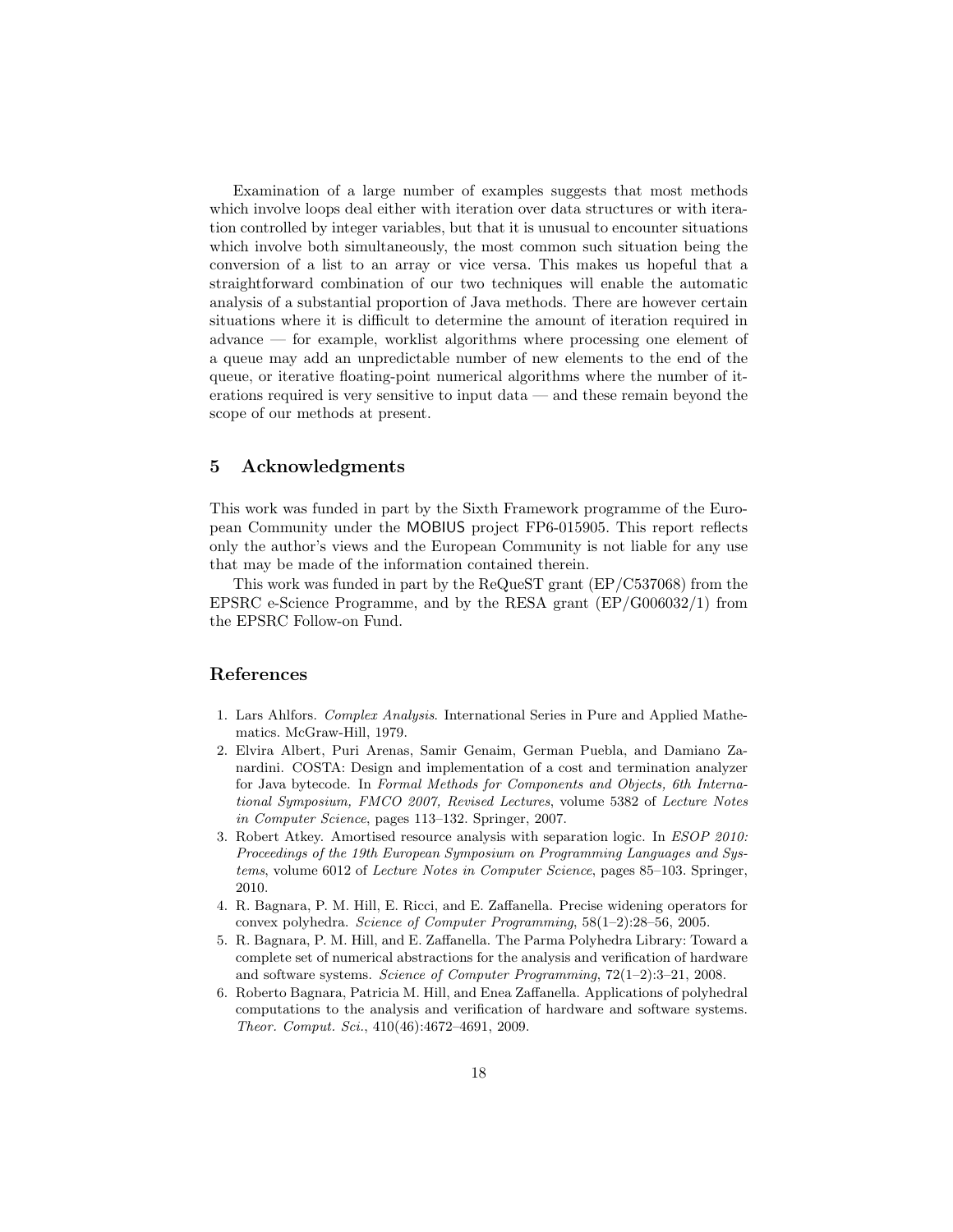- 7. Gilles Barthe, Lennart Beringer, Pierre Crégut, Benjamin Grégoire, Martin Hofmann, Peter Müller, Erik Poll, Germán Puebla, Ian Stark, and Eric Vétillard. MOBIUS: Mobility, ubiquity, security — objectives and progress report. In Trustworthy Global Computing: Revised Selected Papers from the Second Symposium TGC 2006, number 4661 in Lecture Notes in Computer Science. Springer-Verlag, 2007.
- 8. Alexander Barvinok and James E. Pommersheim. An algorithmic theory of lattice points in polyhedra. In New Perspectives in Algebraic Combinatorics (Berkeley, CA, 1996–97), volume 38 of Math. Sci. Res. Inst. Publ., pages 91–147. Cambridge Univ. Press, 1999.
- 9. Matthias Beck and Sinai Robins. Computing the Continuous Discretely. Undergraduate Texts in Mathematics. Springer–Verlag, 2007.
- 10. Matthias Beck, Steven Sam, and Kevin Woods. Maximal periods of (Ehrhart) quasi-polynomials. J. Combin. Theory Ser. A, 115:517–525, 2008.
- 11. Josh Berdine, Cristiano Calcagno, and Peter W. O'Hearn. Symbolic execution with separation logic. In Kwangkeun Yi, editor, *APLAS*, volume 3780 of *Lecture* Notes in Computer Science, pages 52–68. Springer, 2005.
- 12. V. Braberman, F. Fern´andez, D. Garbervetsky, and S. Yovine. Symbolic prediction of dynamic memory requirements. In ISMM 2008, 2008.
- 13. Victor Braberman, Diego Garbervetsky, and Sergio Yovine. A static analysis for synthesizing parametric specifications of dynamic memory consumption. Journal of Object Technology, 5(5):31–58, Jun 2006.
- 14. Philippe Clauss. Counting solutions to linear and nonlinear constraints through Ehrhart polynomials: applications to analyze and transform scientific programs. In ICS '96: Proceedings of the 10th International Conference on Supercomputing, pages 278–285, 1996.
- 15. Philippe Clauss and Vincent Loechner. Parametric analysis of polyhedral iteration spaces. Journal of VLSI Signal Processing, 19:179–194, 1998.
- 16. Patrick Cousot and Nicolas Halbwachs. Automatic discovery of linear restraints among variables of a program. In POPL '78: Proceedings of the 5th Annual ACM Symposium on Principles of Programming Languages, pages 84–97. ACM Press, 1978.
- 17. Eugène Ehrhart. Sur un problème de géométrie diophantienne linéaire. I. Polyèdres et réseaux. *J. Reine Angew. Math.*,  $226:1-29$ , 1967.
- 18. Eugène Ehrhart. Sur un problème de géométrie diophantienne linéaire. II. Systèmes diophantiens linéaires. J. Reine Angew. Math., 227:25–49, 1967.
- 19. Sumit Gulwani, Krishna K. Mehra, and Trishul M. Chilimbi. SPEED: precise and efficient static estimation of program computational complexity. In POPL '09: Proceedings of the 36th ACM SIGPLAN-SIGACT Symposium on Principles of Programming Languages, pages 127–139, 2009.
- 20. Jan Hoffmann and Martin Hofmann. Amortized resource analysis with polynomial potential. In ESOP 2010: Proceedings of the 19th European Symposium on Programming Languages and Systems, volume 6012 of Lecture Notes in Computer Science, pages 287–306. Springer, 2010.
- 21. Martin Hofmann and Steffen Jost. Static prediction of heap space usage for firstorder functional programs. In POPL '03: Proceedings of the 30th ACM SIGPLAN-SIGACT Symposium on Principles of Programming Languages, pages 185–197, 2003.
- 22. Samin Ishtiaq and Peter W. O'Hearn. BI as an assertion language for mutable data structures. In POPL '01: Proceedings of the 28th ACM SIGPLAN-SIGACT Symposium on Principles of Programming Languages, pages 14–26, January 2001.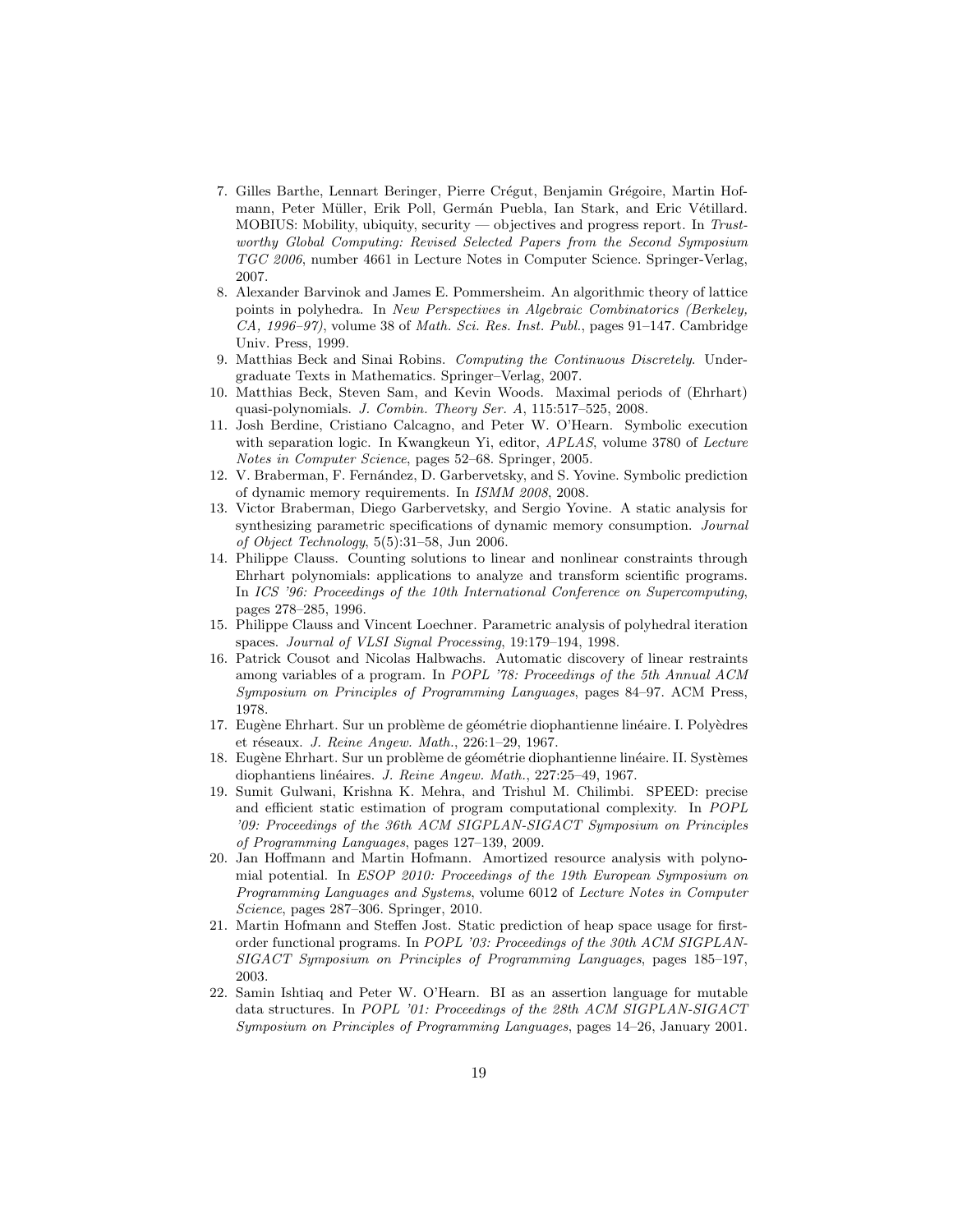- 23. Dieter Kratsch, Ross M. McConnell, Kurt Mehlhorn, and Jeremy P. Spinrad. Certifying algorithms for recognizing interval graphs and permutation graphs. In SODA '03: Proceedings of the Fourteenth Annual ACM-SIAM Symposium on Discrete Algorithms, pages 158–167, 2003.
- 24. Christian Lengauer. Loop parallelization in the polytope model. In CONCUR '93, volume 715 of Lecture Notes in Computer Science, pages 398–416. Springer, 1993.
- 25. Vincent Loechner and Doran K. Wilde. Parameterized polyhedra and their vertices. Int. J. of Parallel Programming, 25:25–6, 1997.
- 26. Jesús A. De Loera, Raymond Hemmecke, Jeremiah Tauzer, and Ruriko Yoshida. Effective lattice point counting in rational convex polytopes. Journal of Symbolic Computation, 38:1273–1302, 2004.
- 27. Paul Lokuciejewski, Daniel Cordes, Heiko Falk, and Peter Marwedel. A fast and precise static loop analysis based on abstract interpretation, program slicing and polytope models. In CGO '09: Proceedings of the 2009 International Symposium on Code Generation and Optimization, pages 136–146, 2009.
- 28. Tyrrell B. McAllister. Coefficient functions of the Ehrhart quasi-polynomials of rational polygons. In ITSL, pages 114–118. CSREA Press, 2008.
- 29. Kurt Mehlhorn, Arno Eigenwillig, Kanela Kanegossi, Dieter Kratsch, Ross McConnel, Uli Meyer, and Jeremy Spinrad. Certifying algorithms (a paper under construction), 2005. http://www.mpi-inf.mpg.de/~mehlhorn/ftp/ CertifyingAlgorithms.pdf.
- 30. Benoˆıt Meister. Approximations of polytope enumerators using linear expansions. Technical report, Universite Louis Pasteur, May 2007.
- 31. George C. Necula. Proof-carrying code. In POPL '97: Proceedings of the 24th ACM SIGPLAN-SIGACT Symposium on Principles of Programming Languages, pages 106–119, 1997.
- 32. Louis-Noël Pouchet, Cédric Bastoul, Albert Cohen, and John Cavazos. Iterative optimization in the polyhedral model: part II, multidimensional time. SIGPLAN Not., 43(6):90–100, 2008.
- 33. William Pugh. Counting solutions to Presburger formulas: how and why. In PLDI '94: Proceedings of the ACM SIGPLAN 1994 Conference on Programming Language Design and Implementation, pages 121–134. ACM, 1994.
- 34. John C. Reynolds. Separation logic: A logic for shared mutable data structures. In Proceedings of 17th Annual IEEE Symposium on Logic in Computer Science, 2002.
- 35. Donald Sannella, Martin Hofmann, David Aspinall, Stephen Gilmore, Ian Stark, Lennart Beringer, Hans-Wolfgang Loidl, Kenneth MacKenzie, Alberto Momigliano, and Olha Shkaravska. Mobile resource guarantees. In Trends in Functional Programming, volume 6, pages 211–226. Intellect, 2007.
- 36. Robert Endre Tarjan. Amortized computational complexity. SIAM Journal on Algebraic and Discrete Methods, 6(2):306–318, 1985.
- 37. Sven Verdoolaege and Maurice Bruynooghe. Algorithms for weighted counting over parametric polytopes: A survey and a practical comparison. In The 2008 International Conference on Information Theory and Statistical Learning, pages 60–66, 2008.
- 38. Sven Verdoolaege, Rachid Seghir, Kristof Beyls, Vincent Loechner, and Maurice Bruynooghe. Analytical computation of Ehrhart polynomials: Enabling more compiler analyses and optimizations. In Proceedings of the 2004 International Conference on Compilers, Architecture, and Synthesis for Embedded Systems (CASES), pages 248–258, September 2004.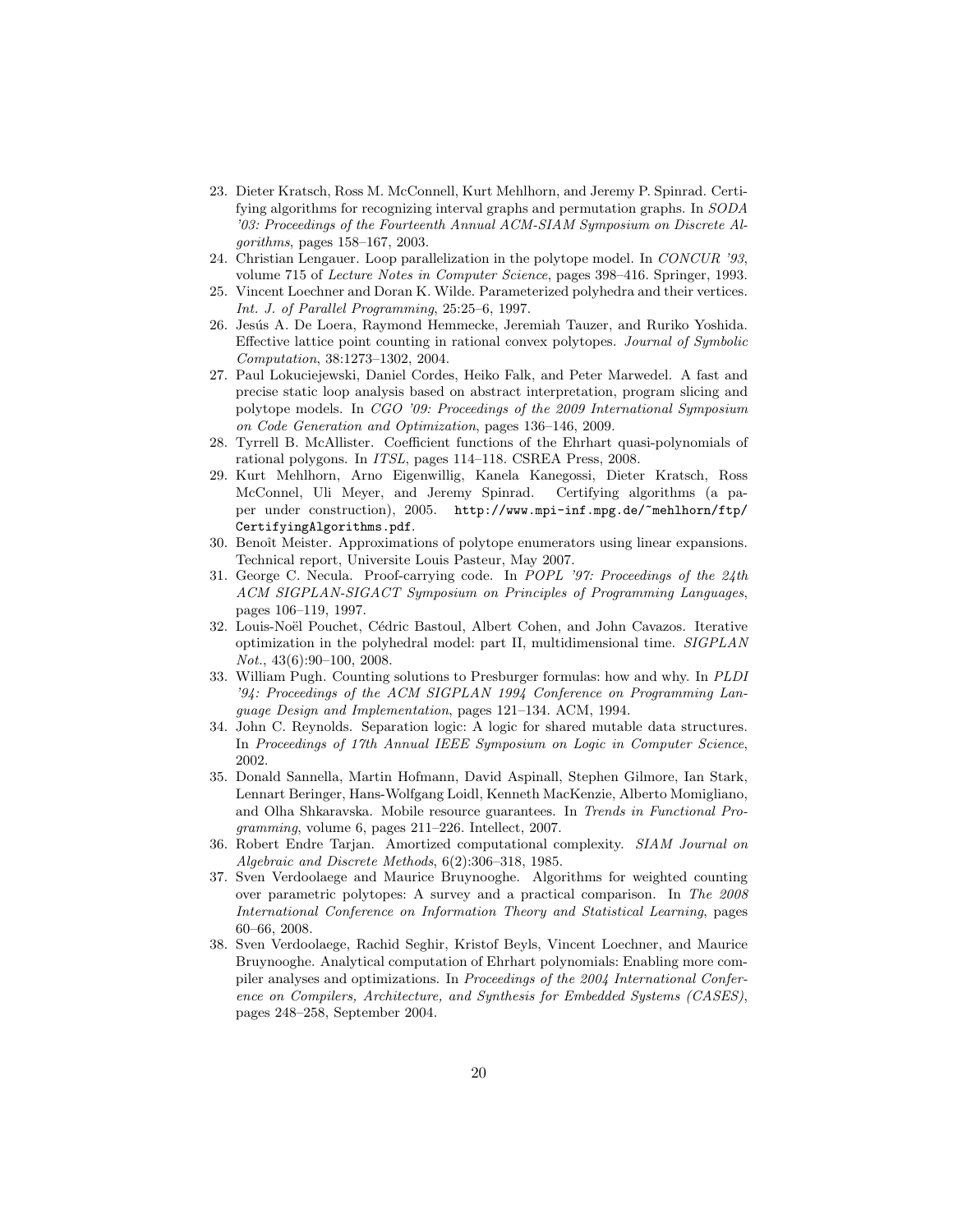# A Appendix: examples of polyhedral analysis

## A.1 Gaussian elimination

The code below is an implementation of Gaussian elimination for the solution of simultaneous linear equations. This is based on code which was downloaded from the WWW  $^{10}$ , but it has been modified by adding **println** methods to give the analysis something to count, and by replacing references to A.length by an integer N since our analysis currently only takes account of program variables, and cannot deal with fields.

```
public static double[] lsolve(double[][] A, double[] b, int N) {
 for (int p = 0; p < N; p++) { System.out.println ("Loop 1");
   int max = p;
   for (int i = p; i < N; i++) { System.out.println ("Loop 2");
     if (Math.abs(A[i][p]) > Math.abs(A[max][p]))max = i:
   }
   double[] temp = A[p]; A[p] = A[\max]; A[\max] = temp;
   double t = b[p]; b[p] = b[\max]; b[\max] = t;
   if (Math.abs(A[p][p]) \leq EPSILON) // EPSILON = 10e-6
     throw new RuntimeException("Matrix is singular or nearly singular");
   for (int i = p+1; i < N; i++) { System.out.println ("Loop 3");
     double alpha = A[i][p] / A[p][p];
     b[i] -= alpha * b[p];
     for (int j = p; j < N; j++) { System.out.println ("Loop 4");
       A[i][j] -= alpha * A[p][j];}
   }
 }
 double[] x = new double[N];for (int i = N - 1; i \ge 0; i - j { System.out.println ("Loop 5");
   double sum = 0.0;
   for (int j = i + 1; j < N; j++) { System.out.println ("Loop 6");
     sum += A[i][j] * x[j];
   }
   x[i] = (b[i] - sum) / A[i][i];}
 return x;
}
```
The output from the analysis appears below, with bounds on the number of calls to each println statement in the same order as in the program text. The analysis successfully finds tight bounds for the various nested loops.

 $^{10}$  http://www.cs.princeton.edu/introcs/951inear/GaussianElimination.java.html